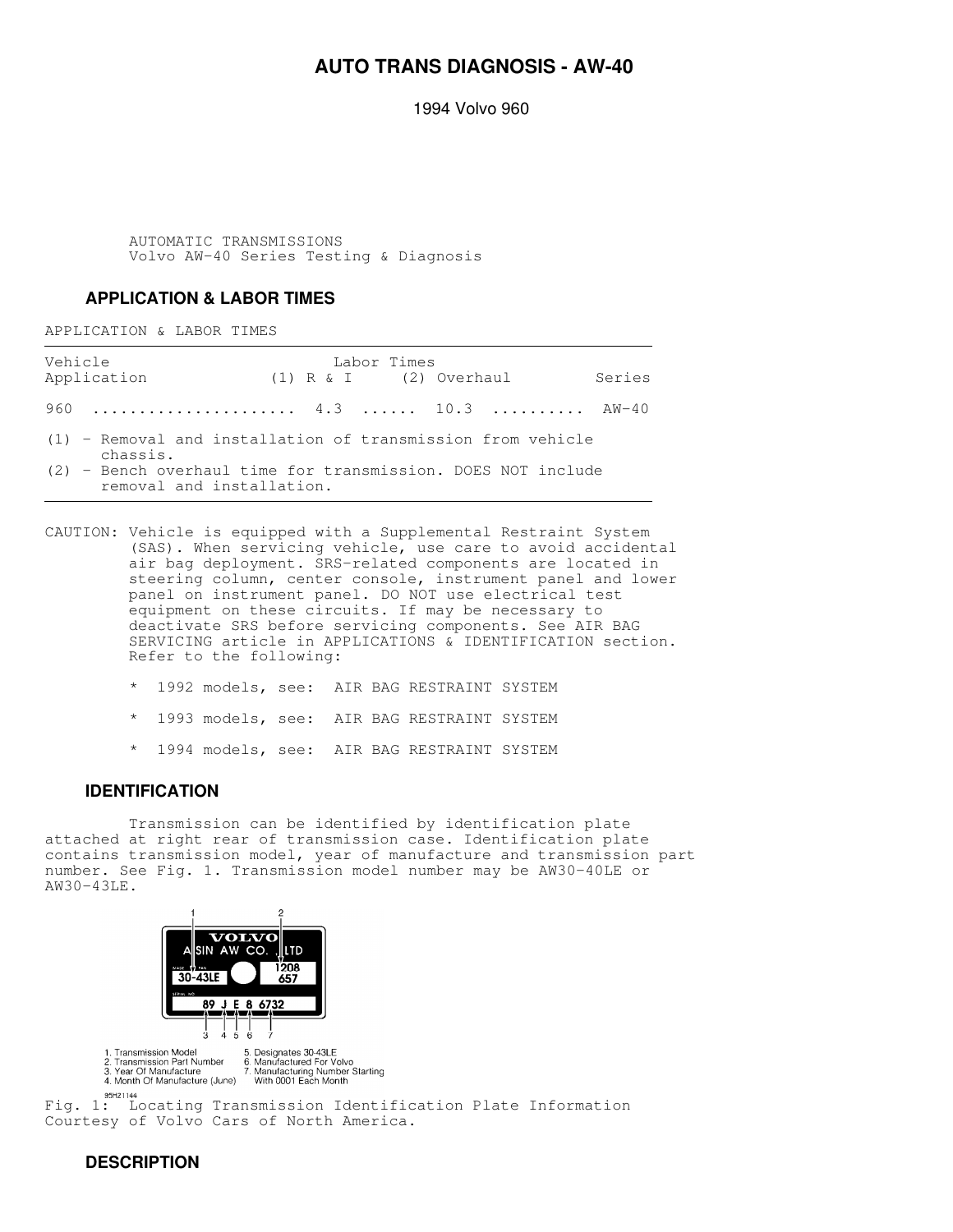Transmission is a 4-speed overdrive electronically controlled automatic transmission. Transmission consists of lock-up torque converter, oil pump, 3 planetary gear sets, clutch and brake units, accumulator pistons, valve body and 4 electronic valve body solenoids.

 Valve body with solenoids and Transmission Control Module (TCM) are used for controlling transmission operation. Solenoids are controlled by TCM.

 TCM receives input signals from various components to determine transmission shift points and torque converter lock-up. Components consist of mode selector switch, throttle position sensor, transmission speed (RPM) sensor, gear position sensor, transmission oil temperature sensor, brake switch and kickdown switch. See Fig. 2.

 Transmission is equipped with a mode selector switch. Switch is used for normal, high performance and winter driving conditions. Transmission is also equipped with a shift lock and key interlock system. Shift lock system prevents shift lever from being moved from Park position unless brake pedal is applied. In case of malfunction, shift lever can be released by depressing shift lock override button, located near shift lever. Key interlock system prevents ignition switch from being moved from ACC to LOCK position unless shift lever is in Park position.



- 1. Torque Converter Housing
- 2. Transmission Housing
- 3. Extension Housing
- 4. Transmission Oil Pan
- 5. Gear Position Sensor
- 6. Oil Temperature Sensor
- 7. Oil Cooler Inlet
- 8. Transmission Speed (RPM)
- Sensor
- 9. Solenoid Assembly Connector
- 10. Gear Position Sensor Connector
- 11. Dipstick Tube
- 12. Oil & Speed Sensor Connector

95121145<br>Fig. 2: Locating Transmission Components Courtesy of Volvo Cars of North America.

# **OPERATION**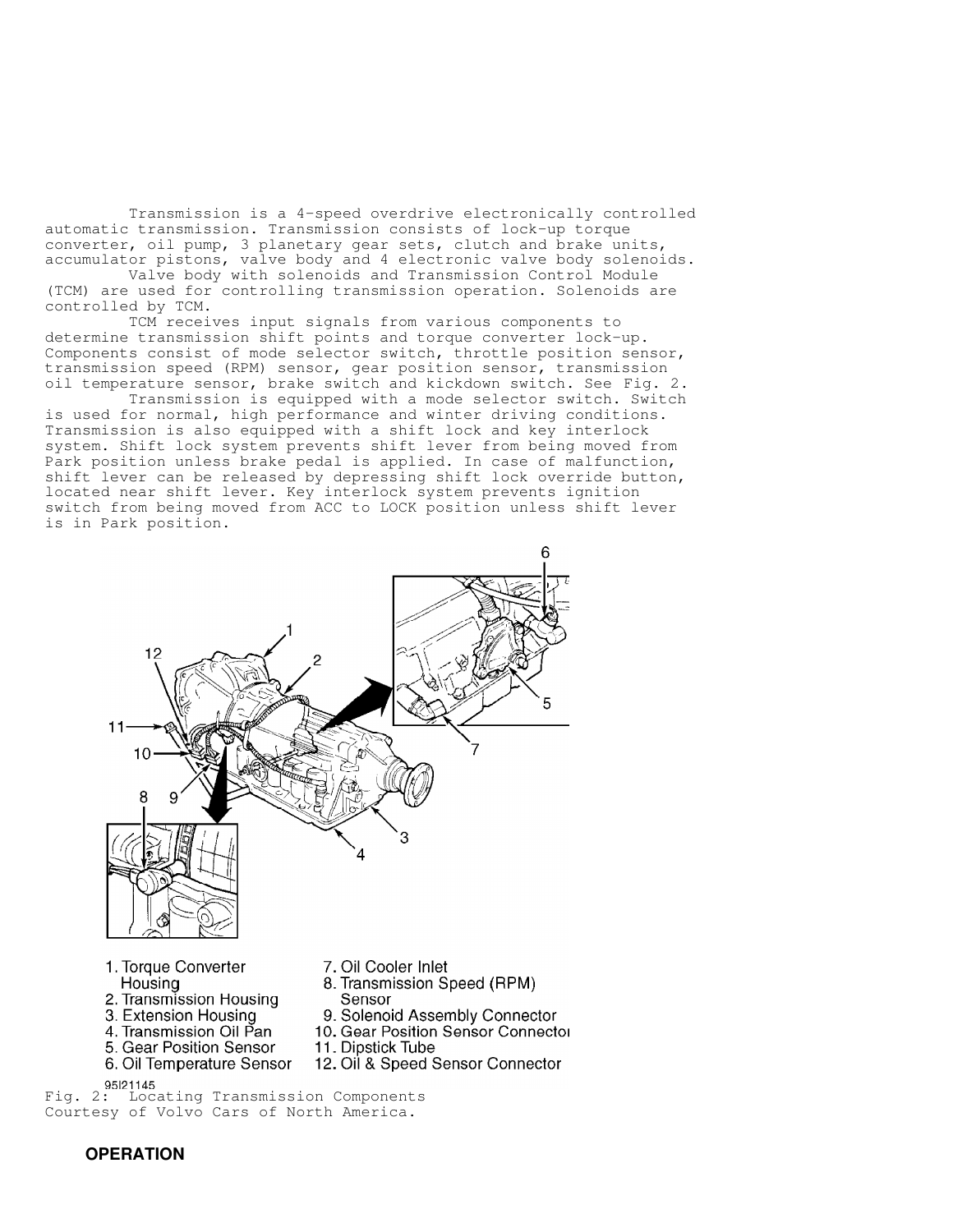## BRAKE SWITCH

 Brake switch is an input device mounted above the brake pedal. When brake pedal is applied, brake switch delivers an input signal to the TCM. TCM uses input signal to control No. 3 solenoid for torque converter lock-up.

## GEAR POSITION SENSOR

NOTE: Gear position sensor may also be referred to as neutral safety switch.

 Gear position sensor is an input device mounted on the transmission manual valve shaft. Sensor delivers an input signal to TCM, indicating transmission manual valve gear position.

#### KEY INTERLOCK SYSTEM

 With ignition key in ignition switch, place shift lever into "P" position. Ensure ignition key can be installed and removed from ignition switch with ease. If key is difficult to remove, key interlock cable is too short. Adjust cable as necessary. Move shift lever to position other than Park. Ignition key should not be removable from ignition switch. If key can be removed, cable is too long. Adjust cable as necessary.

### KICKDOWN SWITCH

 Kickdown switch, located at firewall on accelerator cable, sends input signal to TCM when accelerator pedal is fully depressed. TCM uses input signal for controlling transmission downshifting and torque converter lock-up.

#### MODE SELECTOR SWITCH

 Mode selector switch, located to left of shift lever, has 3 different modes which effect transmission shift points. Input signal from mode selector switch is sent to TCM. TCM uses input signal for controlling transmission shifting and torque converter lock-up.

 "E" (Economy) mode, is for normal driving and provides early upshifts combined with lock-up as often as possible for top 3 gears. Transmission line pressure is modulated to provide smooth gear engagement.

 In "S" (Sport) mode, transmission shift points are designed to provide the highest possible performance. Under normal acceleration, transmission shifts occur the same as in economy mode. During increased acceleration, TCM selects shift and lock-up points for best possible performance.

 "W" (Winter) mode prevents wheel spin on slippery surfaces. Transmission starts out in high gear. When "W" mode is selected, warning light on dash is illuminated. This mode may also be used when driver wants to control gear selection.

### OIL TEMPERATURE SENSOR

 Oil temperature sensor, located on right side of transmission, forward of gear position sensor, measures transmission fluid temperature and delivers an input signal to TCM. TCM uses input signal for controlling transmission shifting and torque converter lock-up.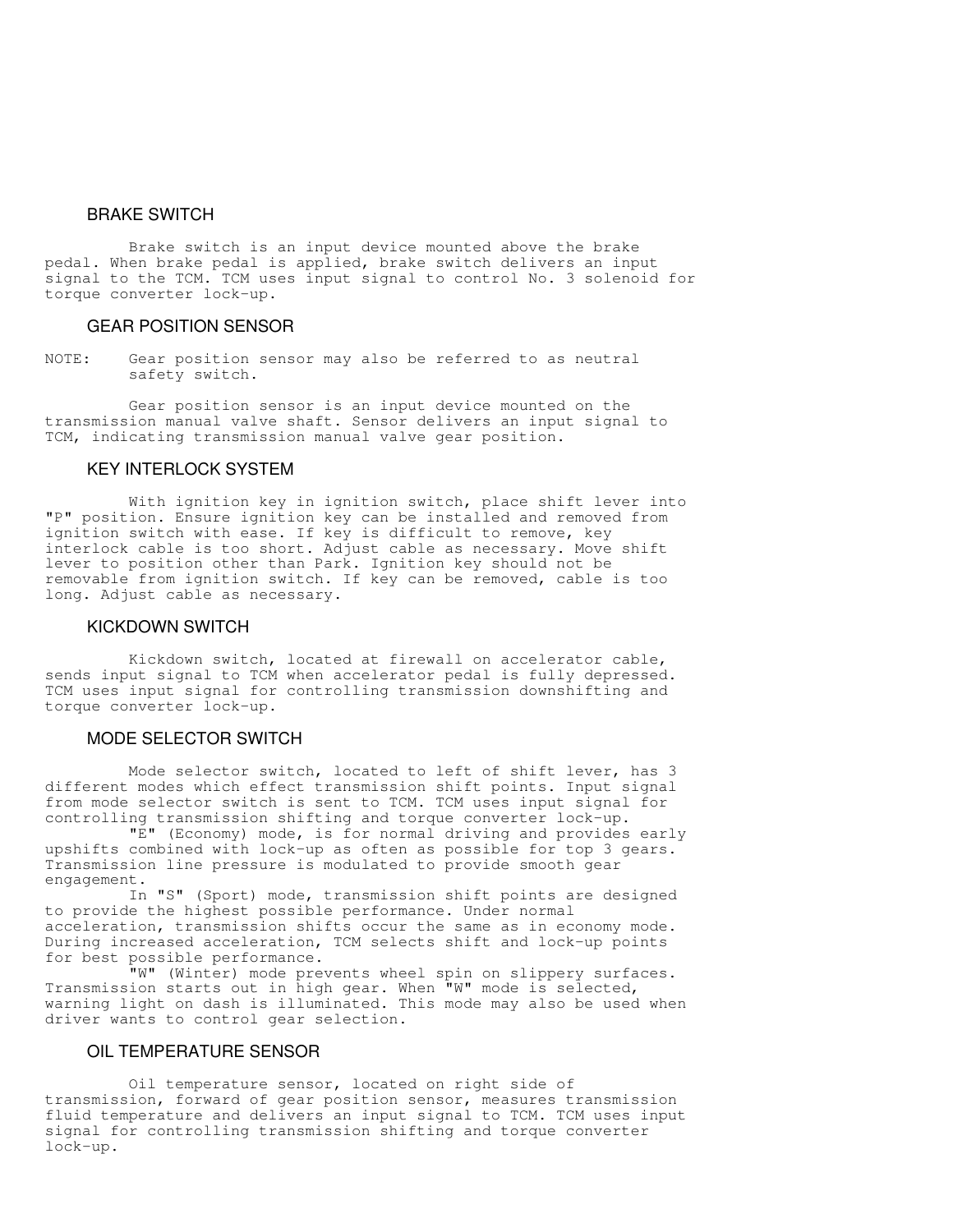# SHIFT LOCK OVERRIDE FUNCTION

 Move shift lever to "P" position and turn ignition key to (I) or (II) position. Press override button. Shift lever should move from "P" position. Return shift lever to "P" position and remove ignition key. Press override button. Shift lever should not move from "P" position. Override function should operate only when ignition key is in (I) or (II) position.

# TRANSMISSION CONTROL MODULE (TCM)

 TCM is located under instrument panel, to right of steering column. See Fig. 3. TCM determines shift points and torque converter lock-up timing based on input signals received from various components. Components consist of mode selector switch, throttle position sensor, transmission speed (RPM) sensor, gear position sensor, transmission oil temperature sensor, brake switch and kickdown switch.

 TCM contains a self-diagnostic system which stores a Diagnostic Trouble Code (DTC). If a transmission problem exists, DTC(s) can be retrieved to determine transmission problem area.



Fig. 3: Locating Transmission Control Module (TCM) Courtesy of Volvo Cars of North America.

TRANSMISSION SPEED (RPM) SENSOR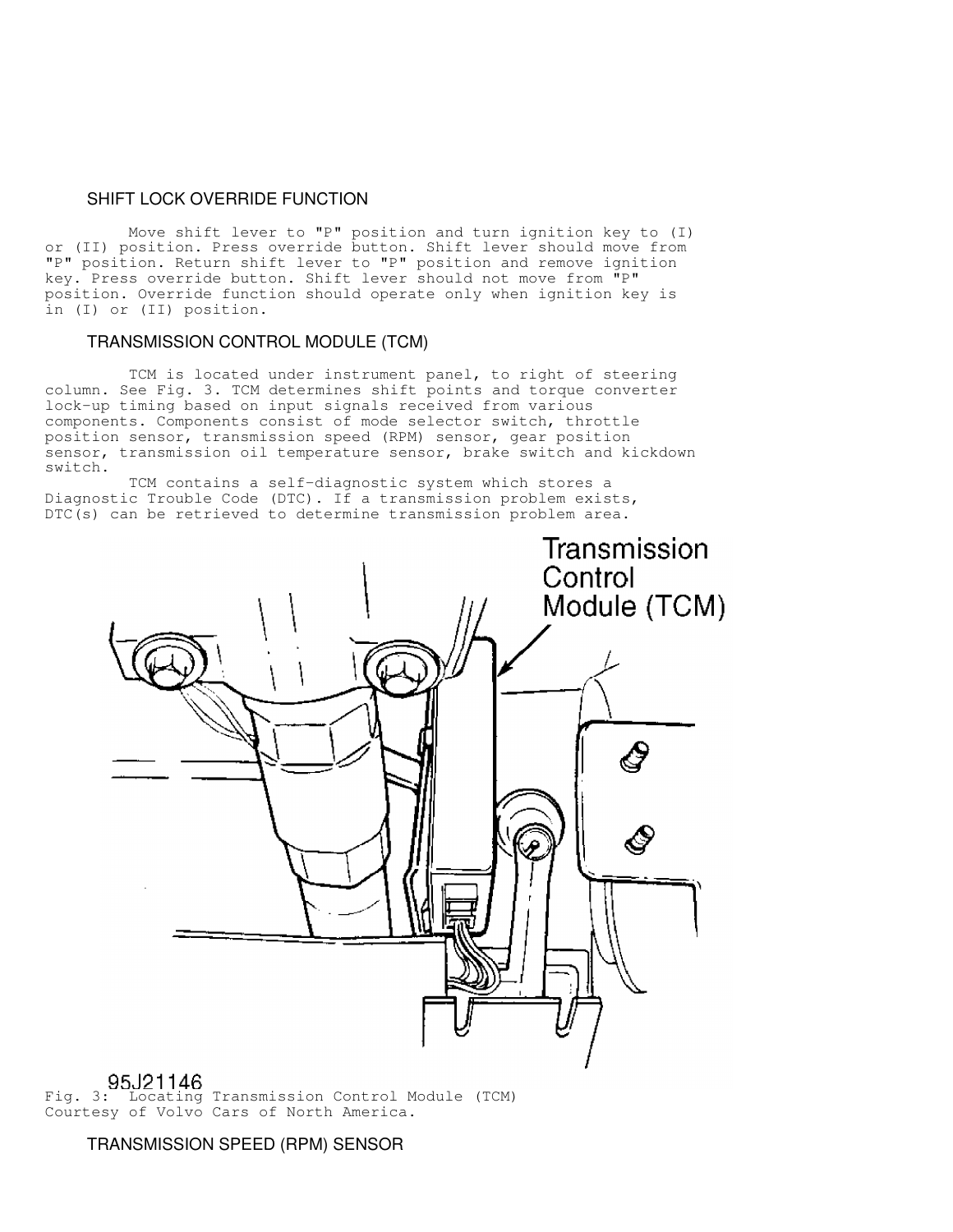Electromagnetic RPM sensor, mounted in transmission housing, is activated by a toothed impulse wheel. Sensor is an input device which delivers an RPM signal to the TCM. By comparing transmission RPM and vehicle speed, TCM calculates torque converter slippage.

# THROTTLE POSITION (TP) SENSOR

 Throttle position sensor, mounted on throttle body, determines throttle position and delivers an input signal to TCM. TCM uses input signal for controlling transmission upshifts and torque converter lock-up.

## VALVE BODY SOLENOIDS

 Valve body solenoids, mounted on the valve body, are output devices controlled by signals received from the TCM. The No. 1 and No. 2 solenoids are used to control transmission shifting. No. 3 solenoid is used to control torque converter lock-up. No. 4 solenoid is used to control transmission line pressure. For valve body solenoid usage, see VALVE BODY SOLENOID APPLICATION table.

| Shift Lever<br>No. 1<br>Position<br>Solenoid                                                                                                                                                                                         |                                            | No. 2<br>Solenoid      |
|--------------------------------------------------------------------------------------------------------------------------------------------------------------------------------------------------------------------------------------|--------------------------------------------|------------------------|
| " D "<br>(Drive)<br>1st.<br>2nd<br>3rd<br>4th                                                                                                                                                                                        | ON<br>.<br>ON<br>.<br>OFF<br>.<br>OFF<br>. | OFF<br>ON<br>ON<br>OFF |
| $\mathbf{u} \mathbf{u}$<br>1st.<br>2nd<br>3rd                                                                                                                                                                                        | ON.<br>.<br>ON.<br>.<br>OFF<br>.           | OFF<br>ON<br>ON        |
| $\mathbf{u}$ $\mathbf{v}$<br>lst<br>2nd                                                                                                                                                                                              | ON.<br>.<br>ON<br>.                        | OFF<br>ON              |
| "R"<br>(Reverse)<br>.                                                                                                                                                                                                                | ON.<br>.                                   | OFF                    |
| $"N"$ Or $"P"$                                                                                                                                                                                                                       | ON.<br>.                                   | OFF                    |
| $(1)$ - Valve body contains 4 solenoids. No. 1 and No. 2<br>solenoids are used to control transmission shifts.<br>No. 3 solenoid is used to control torque converter<br>lock-up. No. 4 solenoid is used to control line<br>pressure. |                                            |                        |

VALVE BODY SOLENOID APPLICATION (1)

# **LUBRICATION & ADJUSTMENTS**

 See the TRANSMISSION SERVICING - A/T article in the AUTOMATIC TRANS SERVICING section.

## **TROUBLE SHOOTING**

 Preliminary Checks Ensure fluid level is correct. Inspect throttle cable,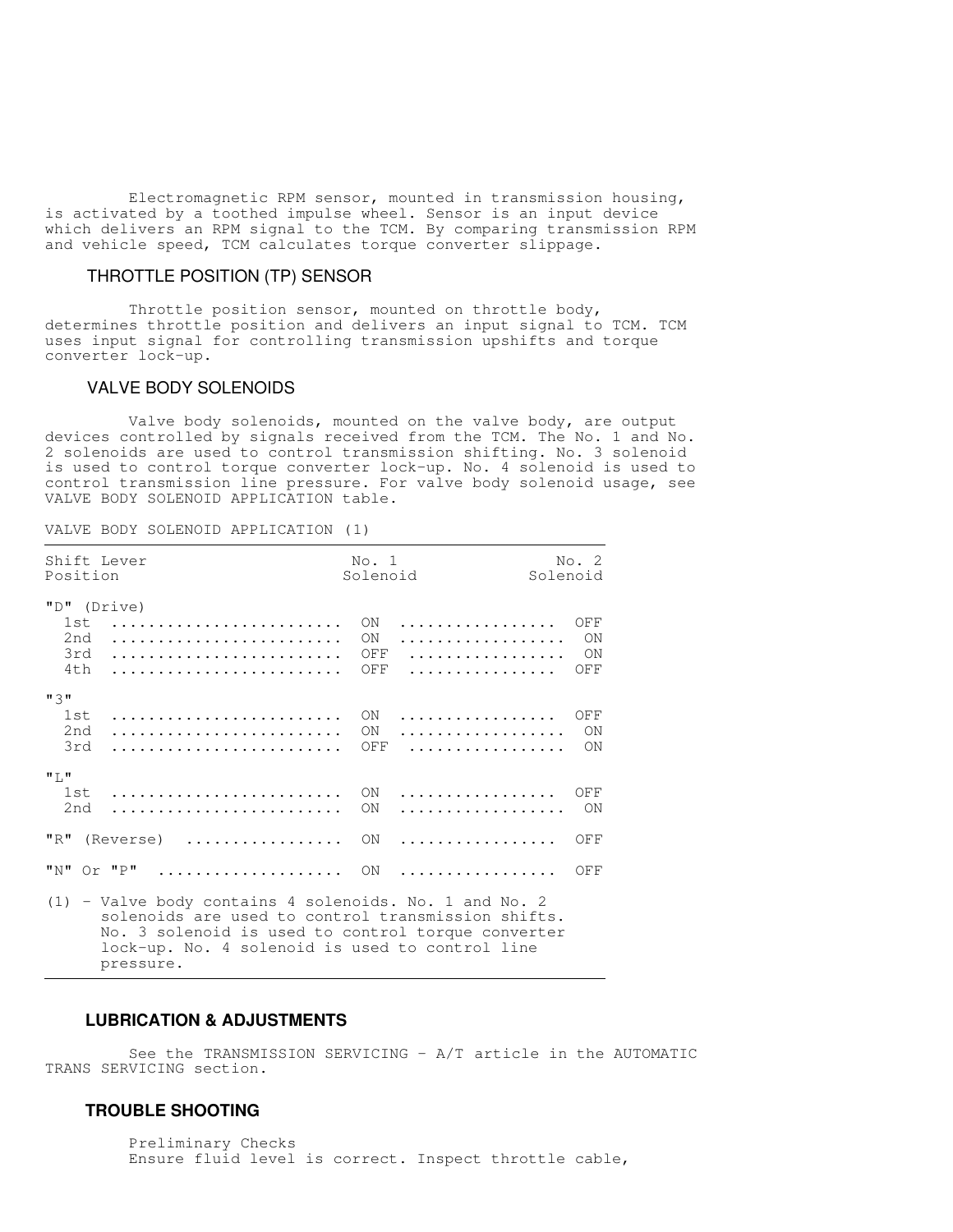kickdown cable and gear position sensor. Check idle speed RPM and adjust as necessary.

NOTE: Manufacturer recommends transmission assembly replacement only. Manufacturer does not provide mechanical trouble shooting or overhaul information.

# **TESTING**

# ROAD TEST

"D" & "3" Position

 1) Engine and transmission must be at normal operating temperature. Shift transmission into "D" position. Set mode selector switch to "E" position. Test drive vehicle and ensure all upshifts and downshifts occur at specified speeds. See SHIFT SPEED SPECIFICATIONS table.

 2) Ensure lock-up occurs at appropriate speeds. See LOCK-UP SPEED SPECIFICATIONS table. Lightly depress accelerator. If excessive increase in engine RPM exists, lock-up did not occur.

NOTE: Lock-up in 2nd gear occurs when transmission oil temperature exceeds  $257^{\circ}$ F (125°C) on AW30-40 transmission or 239°F (115°C) on AW30-43 transmission. Lock-up in 3rd gear occurs when transmission oil temperature exceeds  $140\degree$ F (60°C). Lock-up in 4th gear occurs when transmission oil temperature  $exceeds 86°F (30°C)$ .

 "L" Position While driving vehicle in "L" position, check for failure to upshift to 2nd gear. Check engine braking effect when accelerator pedal is released. "R" Position Shift vehicle into "R" position. Accelerate vehicle and check for transmission slippage.

"P" Position

 Stop vehicle on incline of 5 degrees or steeper. Shift vehicle into "P" position and release parking brake. Ensure parking pawl prevents vehicle from moving.

# TIME LAG TEST

 1) Engine and transmission must be at normal operating temperature. Start engine and ensure idle RPM is within specification with A/C off. Apply service and parking brakes. Using stop watch, measure time until engagement shock is felt when shift lever is shifted from "N" to "D" position.

 2) Allow one minute intervals between tests. Perform time measurement several times and calculate average time. Time should be less than .7 seconds. Repeat test procedure to test time lag when shift lever is shifted from "N" to "R" position. Time lag should be less than 1.2 seconds. If test time is not as described, check transmission line pressure. See HYDRAULIC PRESSURE TEST.

SHIFT SPEED SPECIFICATIONS (1)

Application MPH

 $7720 - 40$ 

| AW.3U-4U     |  |
|--------------|--|
| Economy Mode |  |
|              |  |
|              |  |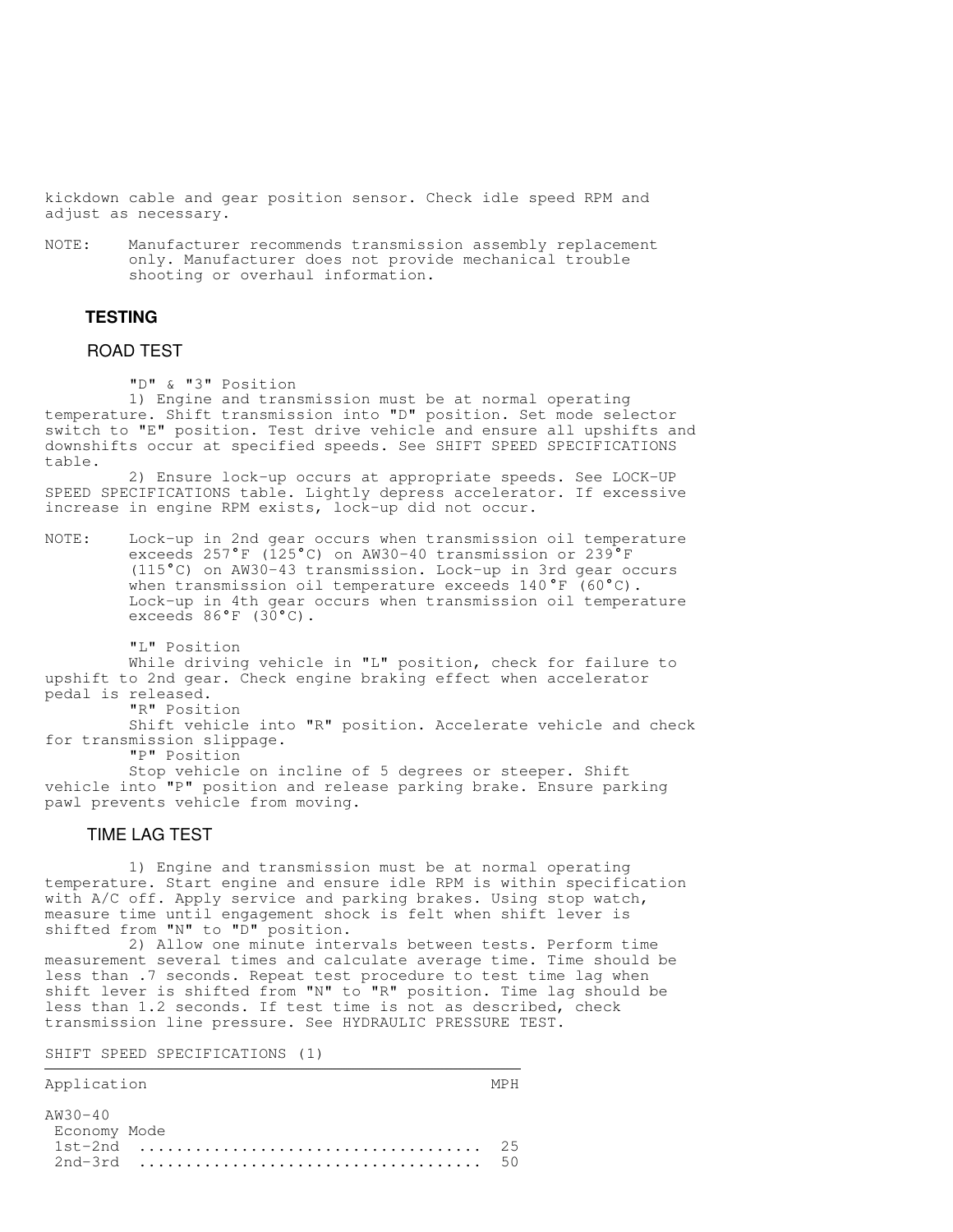| $3rd-4th$<br>$4th-3rd$<br>$3rd-2nd$<br>$2nd-1st$<br>Sport Mode                                           |  |  |  | 87<br>59<br>37<br>16               |
|----------------------------------------------------------------------------------------------------------|--|--|--|------------------------------------|
| $1st-2nd$<br>$2nd-3rd$<br>$3rd-4th$<br>$4th-3rd$<br>$3rd-2nd$<br>$2nd-1st$<br>$AW30 - 43$                |  |  |  | 36<br>76<br>127<br>112<br>50<br>23 |
| Economy Mode<br>$1st-2nd$<br>$2nd-3rd$<br>$3rd-4th$<br>$4th-3rd$<br>$3rd-2nd$<br>$2nd-1st$<br>Sport Mode |  |  |  | 2.2<br>50<br>92<br>53<br>31<br>12  |
| $1st-2nd$<br>$2nd-3rd$<br>$3rd-4th$<br>$4th-3rd$<br>$3rd-2nd$<br>$2nd-1st$                               |  |  |  | 32<br>69<br>108<br>53<br>58<br>19  |

 $(1)$  - With shift lever in "D" position and throttle valve open 60 percent.

LOCK-UP SPEED SPECIFICATIONS (1) (2)

#### Application

3rd Gear

 $AW30 - 40$ Economy Mode Lock-Up ON 2nd Gear 3rd Gear 4th Gear Lock-Up OFF 3rd Gear 4th Gear Sport Mode Lock-Up ON 2nd Gear 3rd Gear 4th Gear Lock-Up OFF 2nd Gear 3rd Gear 4th Gear  $AW30 - 43$ Economy Mode Lock-Up ON 2nd Gear **Service** 3rd Gear 4th Gear Lock-Up OFF 2nd Gear 

 $\mathop{\rm M\mskip-4mu P}$  H

25

65

90

19

59

82

50

76

40

71

29

50

92

19

59

122

127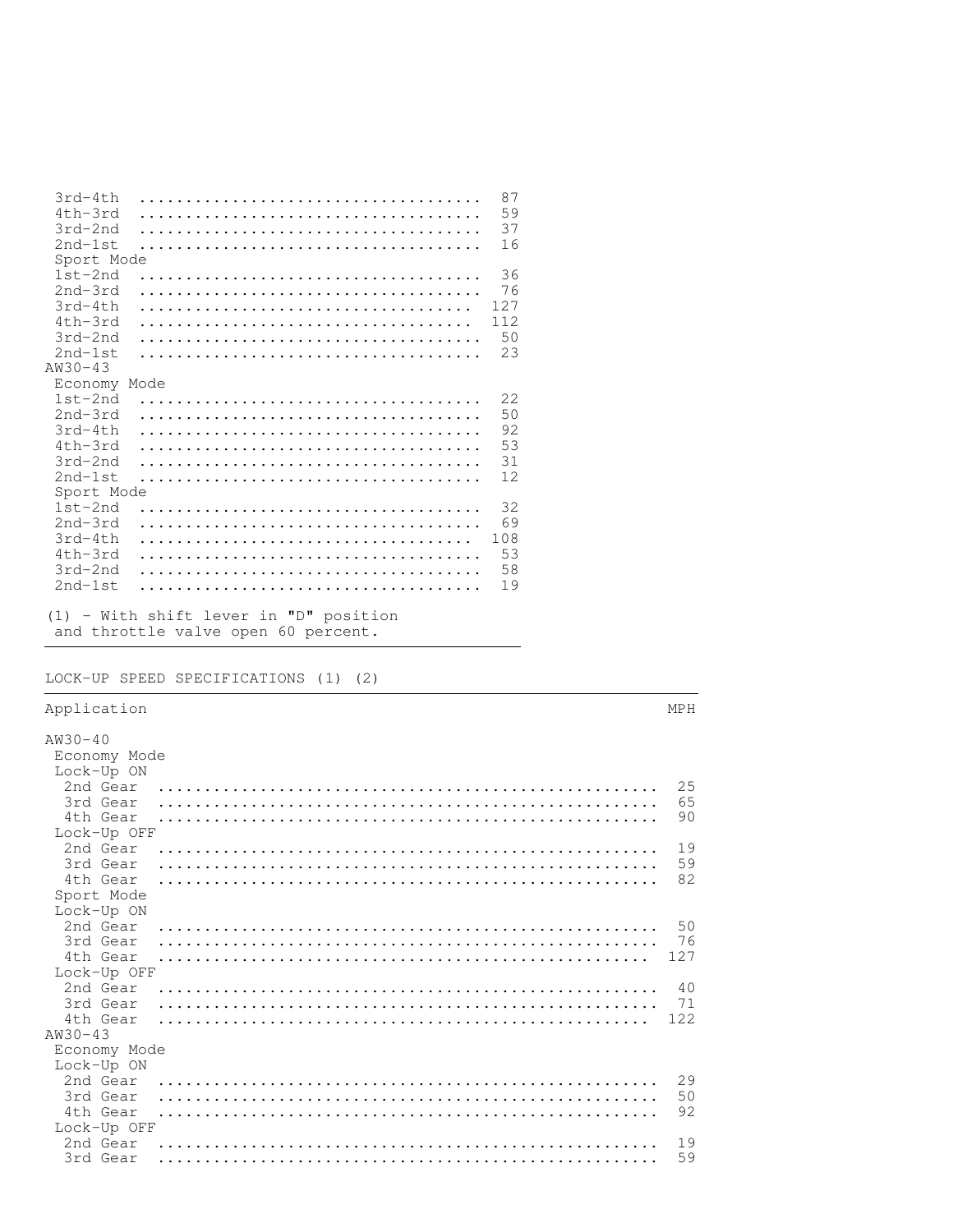| 4th Gear          |                                                                                                                                                                                                                                                                                                                                                | 71  |
|-------------------|------------------------------------------------------------------------------------------------------------------------------------------------------------------------------------------------------------------------------------------------------------------------------------------------------------------------------------------------|-----|
| Sport Mode        |                                                                                                                                                                                                                                                                                                                                                |     |
| Lock-Up ON        |                                                                                                                                                                                                                                                                                                                                                |     |
| 2nd Gear          |                                                                                                                                                                                                                                                                                                                                                | 43  |
| 3rd Gear          |                                                                                                                                                                                                                                                                                                                                                | 79  |
| 4th Gear          |                                                                                                                                                                                                                                                                                                                                                | 108 |
| Lock-Up OFF       |                                                                                                                                                                                                                                                                                                                                                |     |
| 2nd Gear          |                                                                                                                                                                                                                                                                                                                                                | 37  |
| 3rd Gear          |                                                                                                                                                                                                                                                                                                                                                | 68  |
| 4th Gear          |                                                                                                                                                                                                                                                                                                                                                | 100 |
|                   | $(1)$ - With shift lever in "D" position and throttle valve open 60                                                                                                                                                                                                                                                                            |     |
| percent.          |                                                                                                                                                                                                                                                                                                                                                |     |
| $(30^{\circ}$ C). | $(2)$ - Lock-up in 2nd gear occurs when transmission oil temperature<br>exceeds $257^{\circ}F$ (125°C) on AW30-40 transmission or 239°F (115°C)<br>on AW30-43 transmission. Lock-up in 3rd gear occurs when<br>transmission oil temperature exceeds 140°F (60°C). Lock-up in<br>4th gear occurs when transmission oil temperature exceeds 86°F |     |

#### STALL SPEED TEST

 1) Operate engine and transmission at normal operating temperature. Connect tachometer to vehicle and ensure it is visible to driver. Apply parking brake and block all 4 wheels.

CAUTION: DO NOT maintain stall speed RPM for more than 5 seconds. Transmission damage may occur.

 2) Ensure A/C is off. Start engine, apply brakes and place transmission in "D" position. Depress accelerator to full throttle and note maximum RPM obtained. Repeat test in "R" position. For stall speed specifications, see STALL SPEED SPECIFICATIONS table.

STALL SPEED SPECIFICATIONS

the contract of the contract of the contract of the contract of the contract of the contract of the contract of the contract of the contract of the contract of the contract of the contract of the contract of the contract o

the contract of the contract of the contract of the contract of the contract of the contract of the contract of

| Transmission |   | <b>RPM</b> |
|--------------|---|------------|
| $AW30 - 40$  | . | 2700       |
| $AW30 - 43$  | . | 2100       |

 3) If stall speed RPM recorded is lower or higher then specified, check fluid color and odor. If fluid color and odor is normal, replace torque converter. If fluid is discolored or has a burnt smell, manufacturer recommends replacing transmission as an assembly.

NOTE: If stall speed RPM is greater than 600 RPM lower than specification and poor acceleration exists, torque converter may be faulty.

#### HYDRAULIC PRESSURE TEST

 1) Ensure transmission is at normal operating temperature. Connect pressure gauge to line pressure test port. See Fig. 4. 2) Connect tachometer to vehicle and ensure it is visible to driver. Block drive wheels and fully apply parking brake. Start engine and let idle.

 3) Apply service brake and shift transmission into "D" position. Check line pressure at idle and record pressure reading. Accelerate engine to stall speed and record line pressure reading.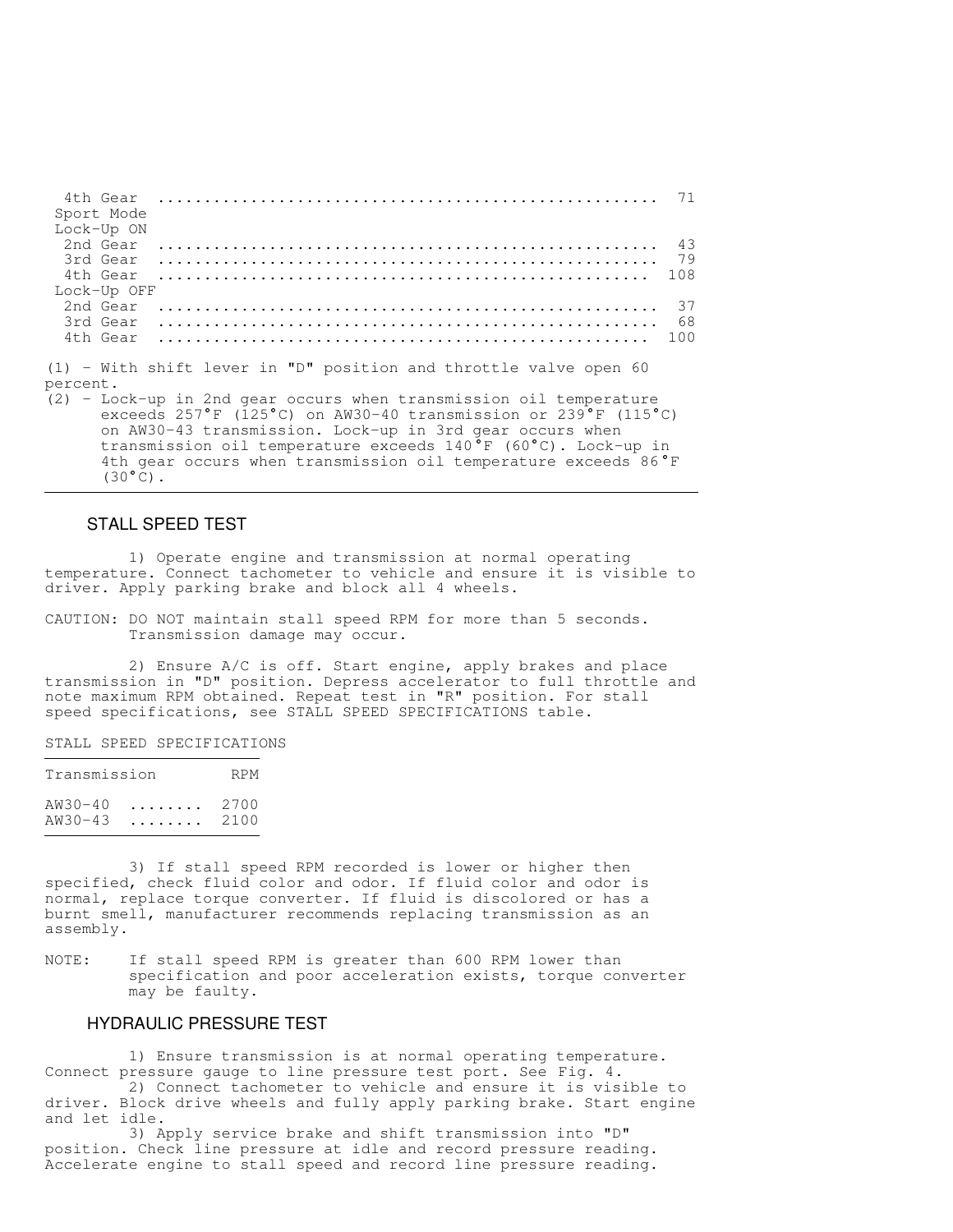4) Repeat test procedure in "R" position. If line pressures are not as specified, check throttle cable adjustment. Adjust throttle cable as necessary, and repeat test procedure and record pressure readings. Compare all readings to specification. See LINE PRESSURE SPECIFICATIONS table.

## LINE PRESSURE SPECIFICATIONS

| Engine Speed                                                                                             | "D" Position<br>psi (kq/cm²) | "R" Position<br>psi (kg/cm²) |
|----------------------------------------------------------------------------------------------------------|------------------------------|------------------------------|
| Idle Speed  59-65 $(4.1-4.6)$ 88-98 $(6.2-6.9)$<br>Stall Speed  180-194 (12.6-13.6)  209-252 (14.7-17.7) |                              |                              |

 5) If line pressures are not as specified, internal components in transmission may be malfunctioning. Check selfdiagnostic system for trouble codes. See SELF-DIAGNOSTIC SYSTEM. If no trouble codes are found, manufacturer recommends replacing transmission as an assembly.



 **ON-VEHICLE SERVICE**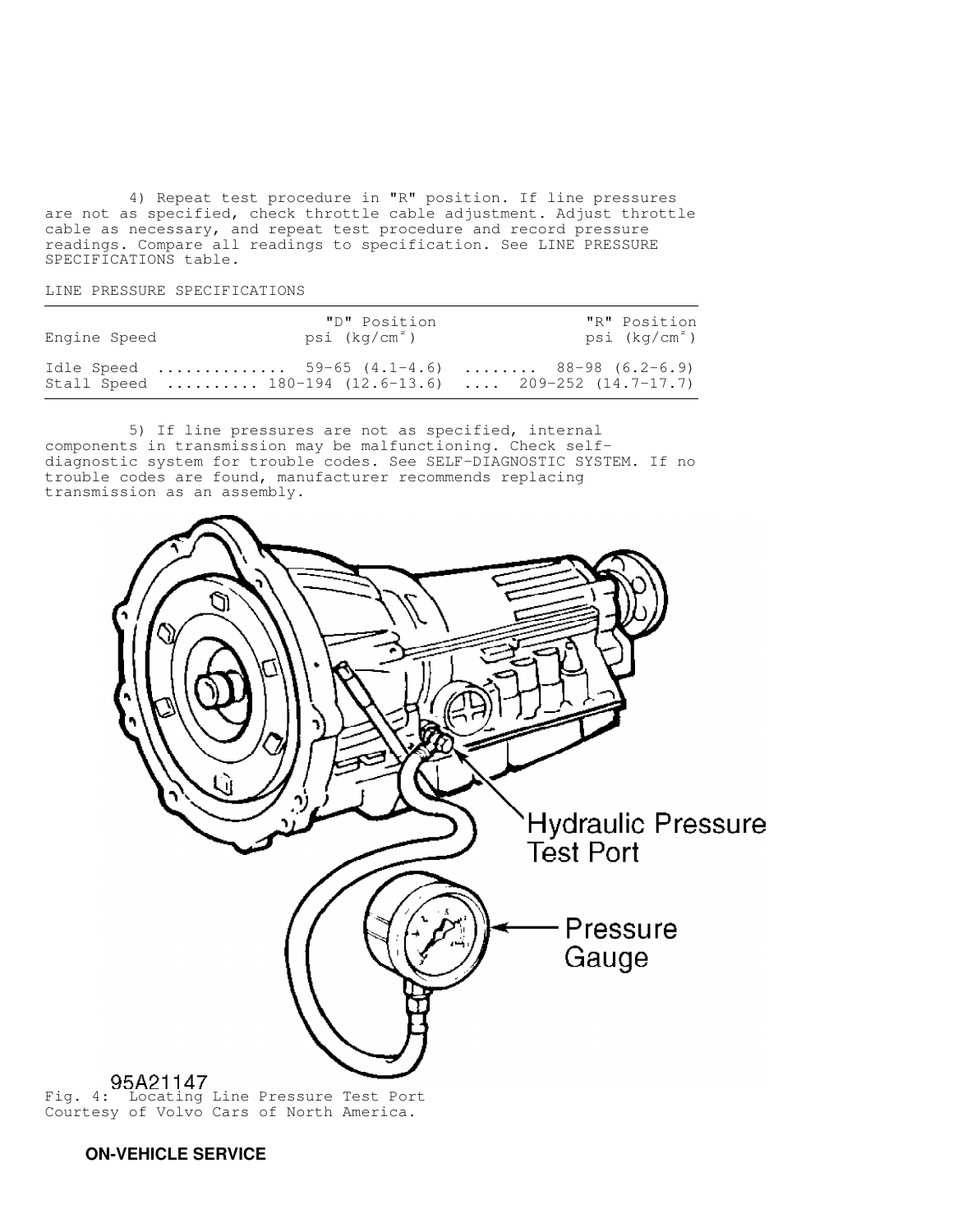## EXTENSION HOUSING SEAL

Removal & Installation

 1) Raise and support vehicle. Mark drive shaft location at transmission flange for reassembly reference. Remove 4 nuts securing drive shaft to flange. Secure drive shaft aside. Free staked area of flange nut. Secure flange to prevent rotation. Remove flange nut and flange. Using appropriate puller, remove extension housing seal.

 2) To install, reverse removal procedure. Lubricate seal lip prior to installation. Install NEW "O" ring on flange. Install NEW flange nut. Apply Loctite to flange nut threads prior to installation. Tighten flange nut to 91 ft. lbs. (123 N.m) and stake to secure. Install drive shaft. Tighten nuts to 37 ft. lbs. (50 N.m).

## THROTTLE & KICKDOWN CABLES

Information is not available from manufacturer.

# **REMOVAL & INSTALLATION**

#### **TRANSMISSION**

 For transmission removal and installation procedure, see the TRANSMISSION REMOVAL & INSTALLATION - A/T article in the AUTOMATIC TRANS SERVICING section.

## ACCUMULATOR PISTONS & SPRINGS

Removal & Installation

 1) Remove control valve assembly. See CONTROL VALVE ASSEMBLY. Remove retainers securing accumulator pistons and springs. Apply compressed air to transmission case oil ports to remove accumulator pistons and springs from transmission case. Note direction and location of springs and pistons for reassembly reference. 2) Measure accumulator piston spring free length and outside

diameter. Replace springs if not within specification. Refer to the ACCUMULATOR SPRING SPECIFICATIONS table.

 3) To install, reverse removal procedure. Replace accumulator piston seal rings prior to installation. Lubricate seal rings with ATF. Ensure components are installed in correct direction and location.

|--|

ACCUMULATOR SPRING SPECIFICATIONS

| Piston Spring<br>(Color)                                                                                         | Free Length Theory<br>In. $(mm)$ | Diameter<br>$In.$ (mm)                                                                         |
|------------------------------------------------------------------------------------------------------------------|----------------------------------|------------------------------------------------------------------------------------------------|
| 2nd Brake (Blue)  2.78 (70.6)  .78 (19.8)<br>Direct Clutch                                                       |                                  |                                                                                                |
| Inner (Pink)  1.66 (42.2)<br>Outer (Blue)  2.70 (68.6)<br>OD Brake (Green)  2.40 (61.0)  .62 (15.7)<br>OD Clutch |                                  | $\ldots \ldots \ldots \quad .58 \quad (14.7)$<br>$\ldots \ldots \ldots \quad .80 \quad (20.3)$ |
| Inner (Yellow)  1.81 (46.0)  .55 (14.0)<br>Outer (Orange)  2.91 (73.9)  .81 (20.5)                               |                                  |                                                                                                |

# CONTROL VALVE ASSEMBLY

CAUTION: Accumulator pistons, springs and non-return valve are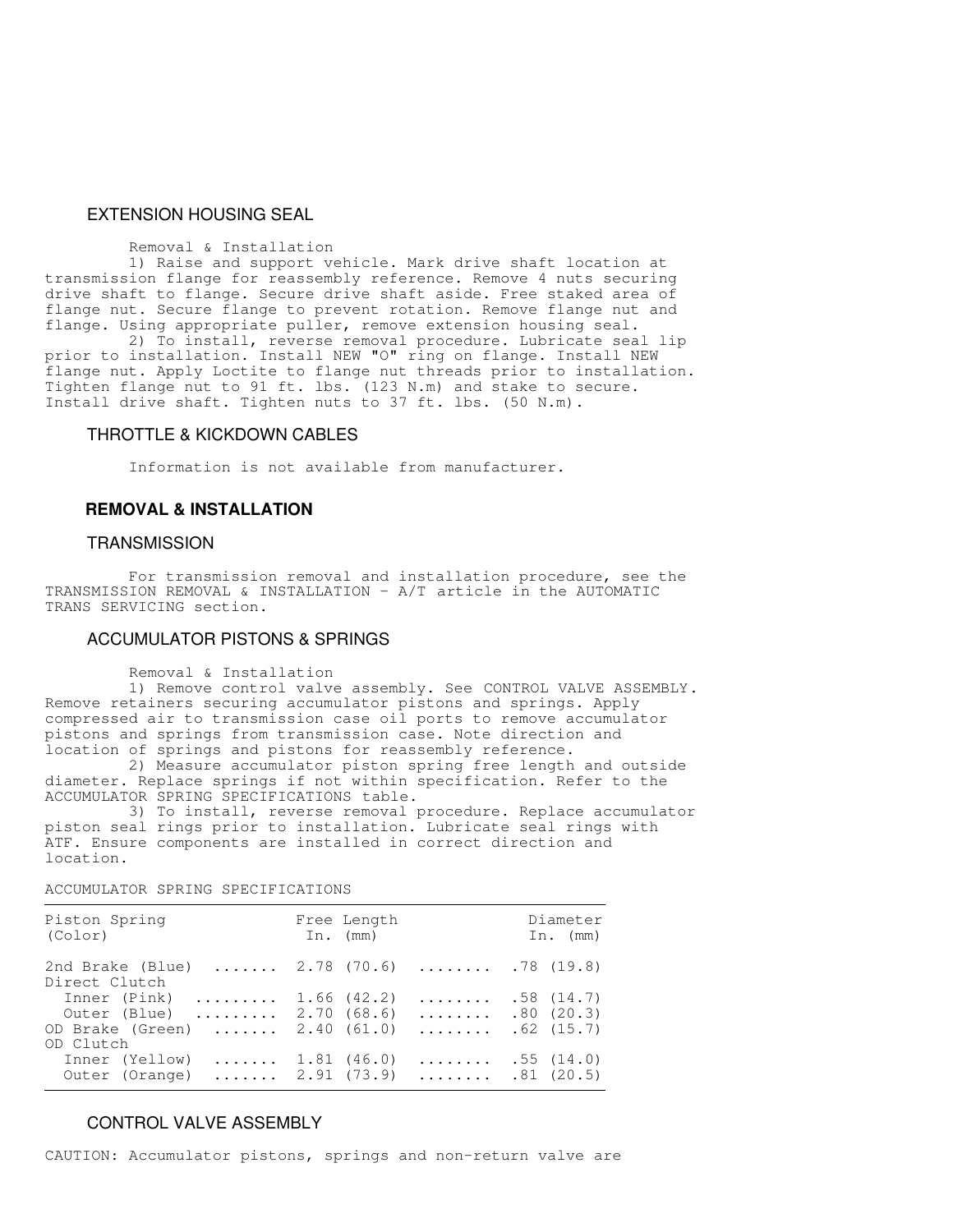secured in transmission case by control valve assembly. Components may fall from case when control valve assembly is removed. Secure components in case using retainers prior to removing control valve assembly.

#### Removal

 1) Raise and support vehicle. Remove transmission drain plug and drain fluid. Remove wiring harness from clips on oil pan. Remove oil pan bolts and remove oil pan. Remove 3 oil strainer bolts and oil strainer. Remove 2 bolts securing solenoid wire harness. Disconnect 4 valve body solenoid wire connectors, noting wire color and locations.

 2) Loosen 18 control valve assembly bolts. Lower control valve assembly slightly. Secure accumulator pistons, springs and nonreturn valve in transmission case using retainers. Remove control valve assembly bolts, noting length and location of bolts for installation reference. Remove control valve assembly.

Installation

 To install, reverse removal procedure. Ensure accumulator pistons, springs and non-return valve are installed in correct locations. Ensure control valve assembly bolts are installed in correct locations. Tighten oil strainer bolts and control valve assembly bolts to 89 INCH lbs. (10 N.m). Install .12" (3 mm) thick bead of sealing compound on oil pan and install pan. Tighten oil pan bolts to 62 INCH lbs. (7 N.m). Tighten drain plug to 15 ft. lbs. (21  $N.m$ ).

## GEAR POSITION SENSOR

NOTE: Gear position sensor may also be referred to as neutral safety switch.

Removal & Installation

 1) Disconnect negative battery cable. Ensure transmission is in "N" position and parking brake is applied. Raise and support vehicle. Remove exhaust pipe and heat shield. Remove shift rod arm from manual shaft on left side of transmission. Disconnect 8-pin gear position sensor connector. Remove cooler inlet tube from transmission.

 2) Note position of gear position sensor prior to removal. Remove nut with locking washer and rubber washer. Remove gear position sensor bolt and sensor. To install, reverse removal procedure. Tighten sensor bolt to 62 INCH lbs. (7 N.m). Tighten shift rod arm nut to 13 ft. lbs. (18 N.m). Ensure sensor is installed in correct position.

#### **TRANSMISSION OVERHAUL**

NOTE: Manufacturer does not provide transmission overhaul information or specifications. If internal malfunction occurs to transmission, manufacturer recommends replacing transmission as an assembly.

## **SELF-DIAGNOSTIC SYSTEM**

### DIAGNOSTIC PROCEDURE

When performing vehicle diagnosis;

- \* Ensure transmission fluid level is correct and fluid is neither contaminated nor aerated.
- Ensure battery is fully charged.
- \* Perform visual inspection, ensuring all electrical connections at transmission, TCM, throttle position sensor, gear position sensor, speed sensor and brake switch are clean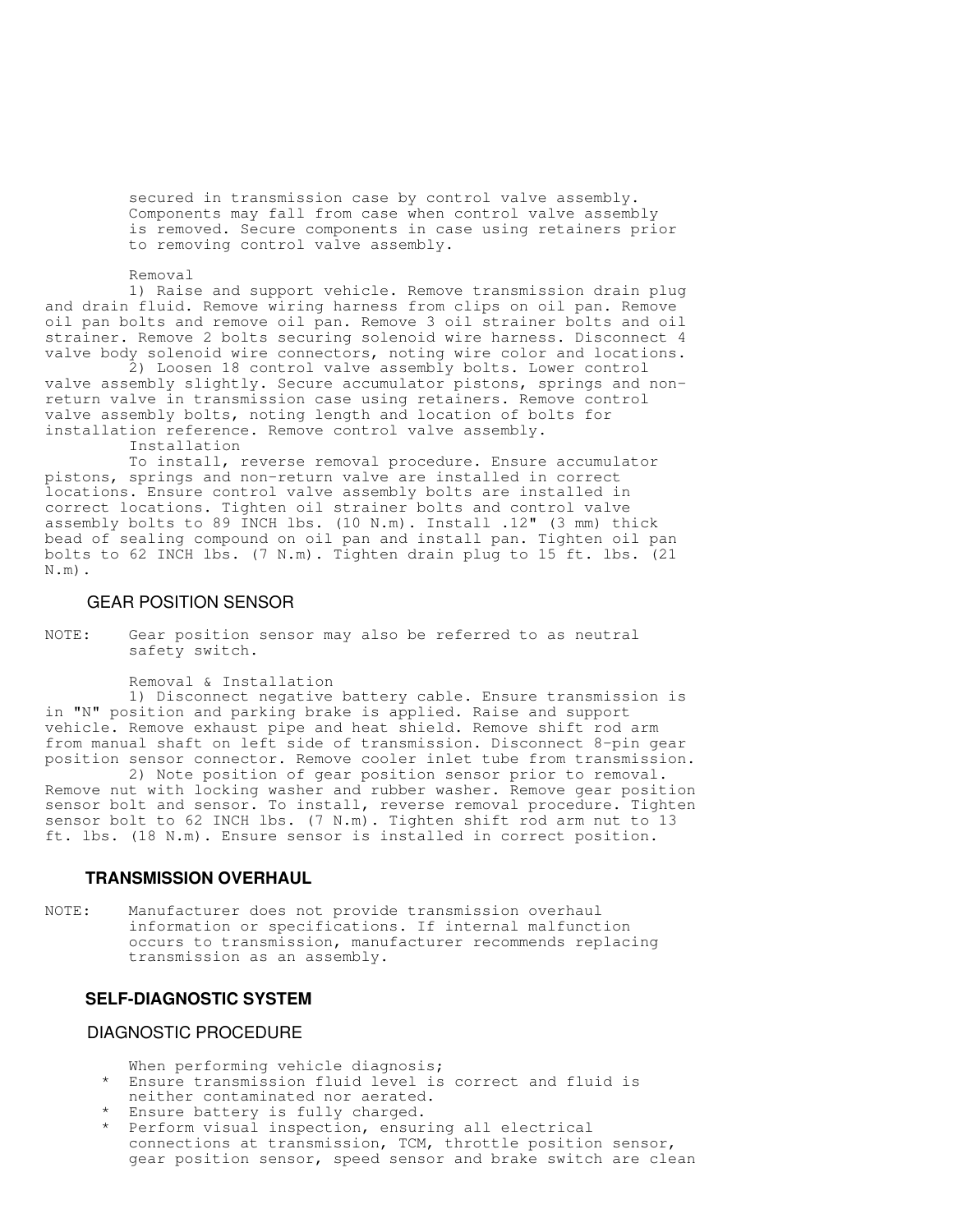and properly installed.

- Repair diagnostic trouble codes in order displayed.
- NOTE: Volvo scan tool and Volvo diagnostic unit can be used in 6 different system test functions using manufacturer's instructions to activate system components and perform several tests on transmission. See SYSTEM TEST FUNCTIONS.

## SELF-DIAGNOSTICS

 Signals from various sensors are monitored continuously by TCM. If certain signals are lost or become faulty, TCM will cut off electrical signal to transmission components to protect transmission. TCM adopts fixed substitute values (limp-home mode) to enable vehicle to be driven when certain failures occur. Warning indicator light will illuminate. Transmission will not shift gears due to lack of electrical signal. Transmission will operate in 4th gear in "D", and in 3rd gear in "L" position. Manual shifting is possible into all other shift lever positions. When starting off in limp-home mode, shift lever should be in "L" position to minimize transmission wear.

 Faults are recorded in TCM memory in the form of Diagnostic Trouble Codes (DTC's). Codes can be displayed using LED on Volvo diagnostic unit or by using Volvo Diagnostic Key Scan Tool. Diagnostic unit is located in engine compartment at left strut tower. Diagnostic unit is equipped with an LED indicator, activation button and function select cable. See Fig. 5.



Fig. 5: Identifying Diagnostic Unit Components Courtesy of Volvo Cars of North America.

 Diagnostic unit output socket No. 1 is used to retrieve TCM diagnostic codes. Once function selector cable has been inserted in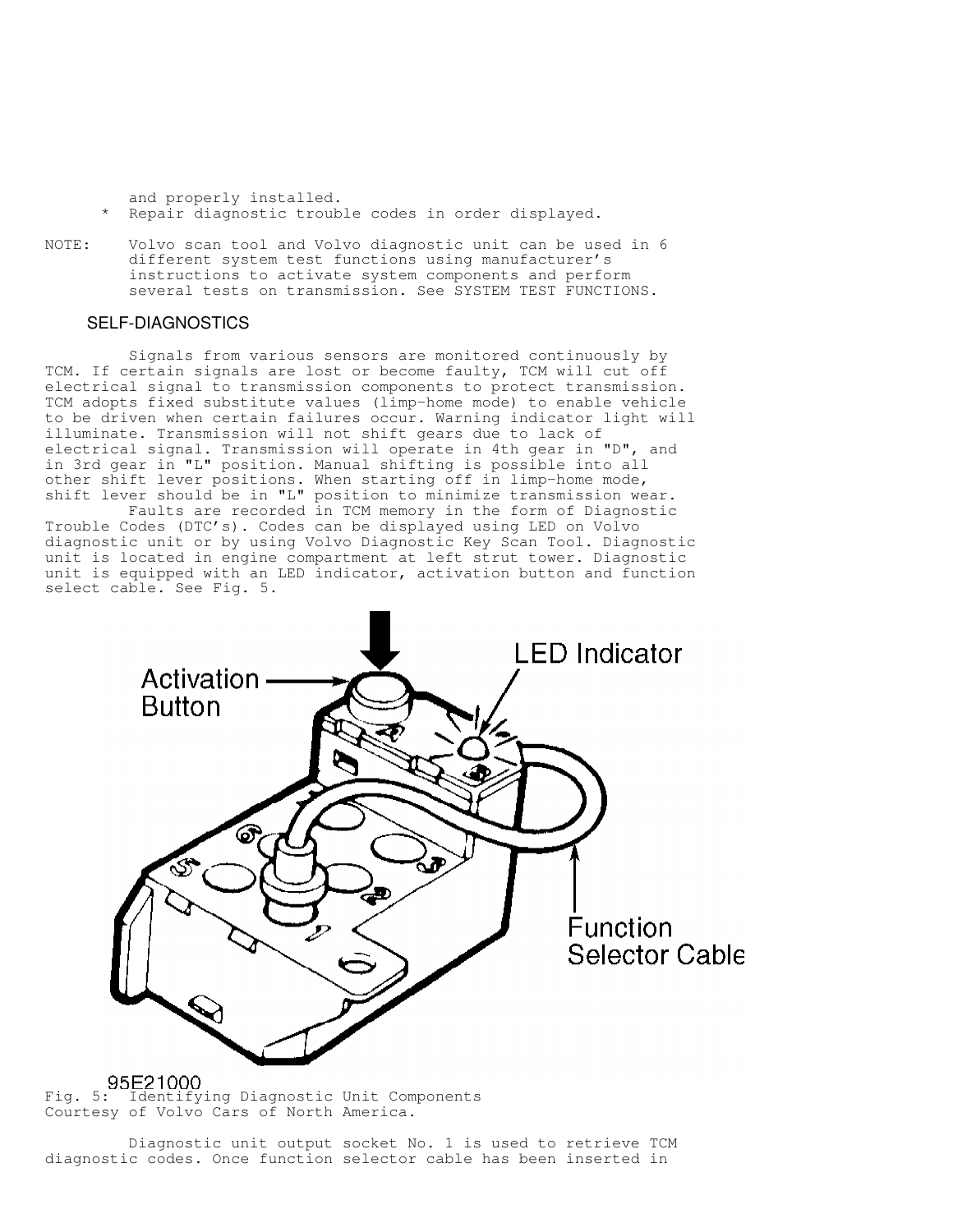correct socket, depressing button 1-6 times selects from 1 to 6 control (system test) functions. Depress button and keep depressed for more than one second (but not more than 3 seconds). DTC's stored in memory are read by observing diagnostic unit LED flashes. Observe LED and count number of flashes to determine DTC. If LED does not flash, see DIAGNOSTIC UNIT LED DOES NOT FLASH.

 All codes contain 3 digits (example: 2-1-3). Since all codes have 3 digits, each code requires 3 series of flashes. A 3-second interval separates each series of flashes. See Fig. 6. For DTC definition, see DIAGNOSTIC TROUBLE CODE DEFINITION table under TROUBLE CODE DEFINITION.



91E16646<br>Fig. 6: Counting Red LED Code Flashes For Code 2-1-3 Courtesy of Volvo Cars of North America.

# DIAGNOSTIC SYSTEM FAULTS

Diagnostic Unit LED Does Not Flash

 1) Disconnect diagnostic unit. Turn ignition on. Check for voltage at diagnostic connector terminal No. 4. If voltage is not present, check fuse and wiring. If voltage is present, turn ignition off.

 2) Connect an ohmmeter between diagnostic connector terminalNo. 8 and ground. Ohmmeter should indicate approximately zero ohms. If reading is not approximately zero ohms, check wiring. If wiring is okay, replace diagnostic unit.

#### MEASURING UNIT

 Connecting Measuring Unit (9813190) & Adapter (9813194) 1) Measuring unit is used to measure system voltage while engine is running. Measuring unit also is used to check individual circuit resistance without influence from other systems. 2) Disconnect negative battery cable. Locate TCM under instrument panel, to right of steering column. See Fig. 3. Remove TCM connectors. Press adapter into TCM connector base. Press TCM connectors into adapter. Connect measuring unit to adapter connector. See Fig. 7.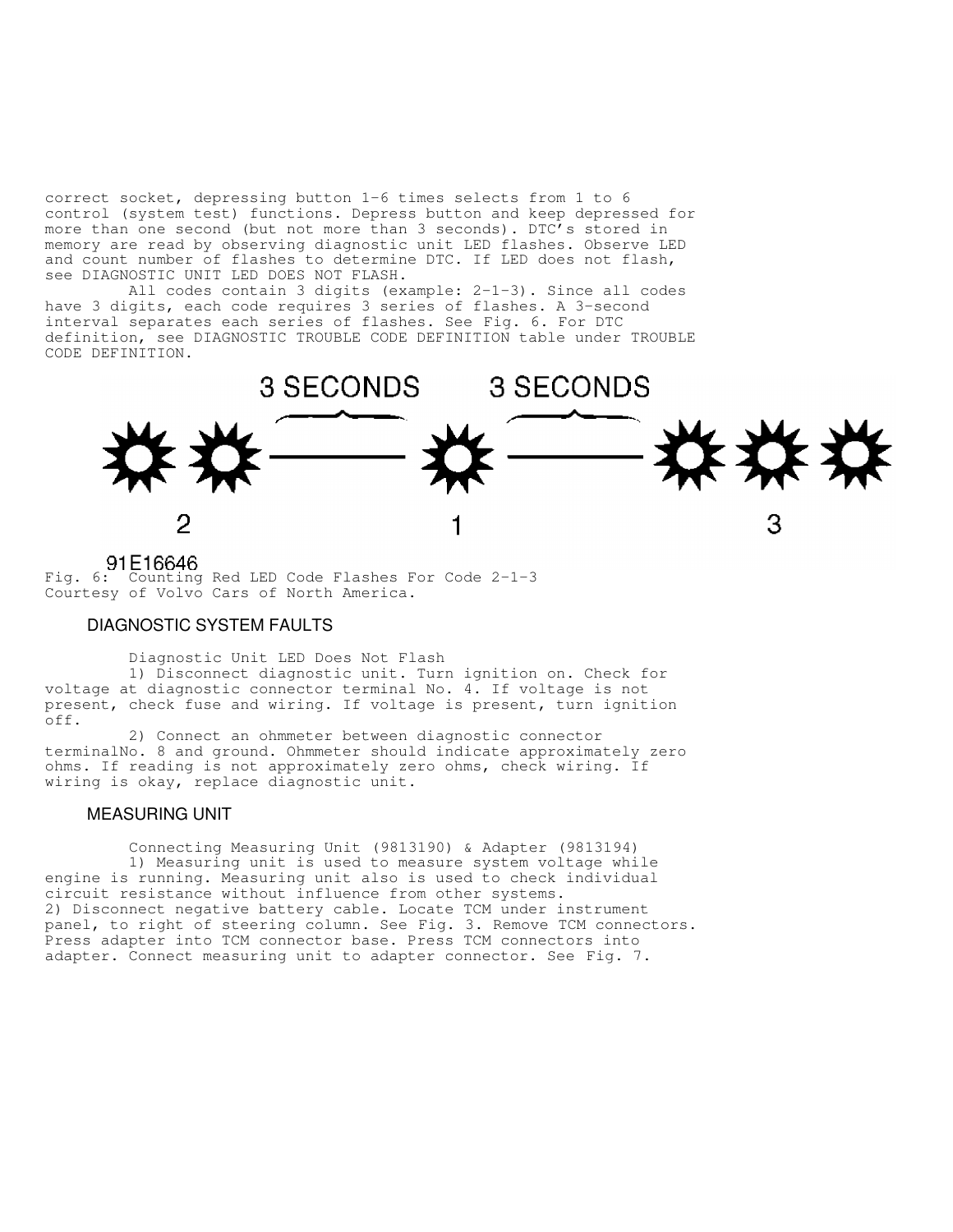

Fig. 7: Installing Measuring Unit & Adapter Courtesy of Volvo Cars of North America.

# CLEARING CODES

 1) Codes can be cleared only after all DTC's have been displayed and first DTC has been repeated at least once. To clear DTC, turn ignition on. Press test button on diagnostic unit and hold for more than 5 seconds. Wait for LED response.

 2) Press button again and hold for more than 5 seconds. LED should go out when button is released. Ensure codes have been cleared by pressing button once. If LED displays code  $1-1-1$ , codes have been cleared.

# **TCM LOCATION**

 TCM is located under instrument panel, to right of steering column. See Fig. 3.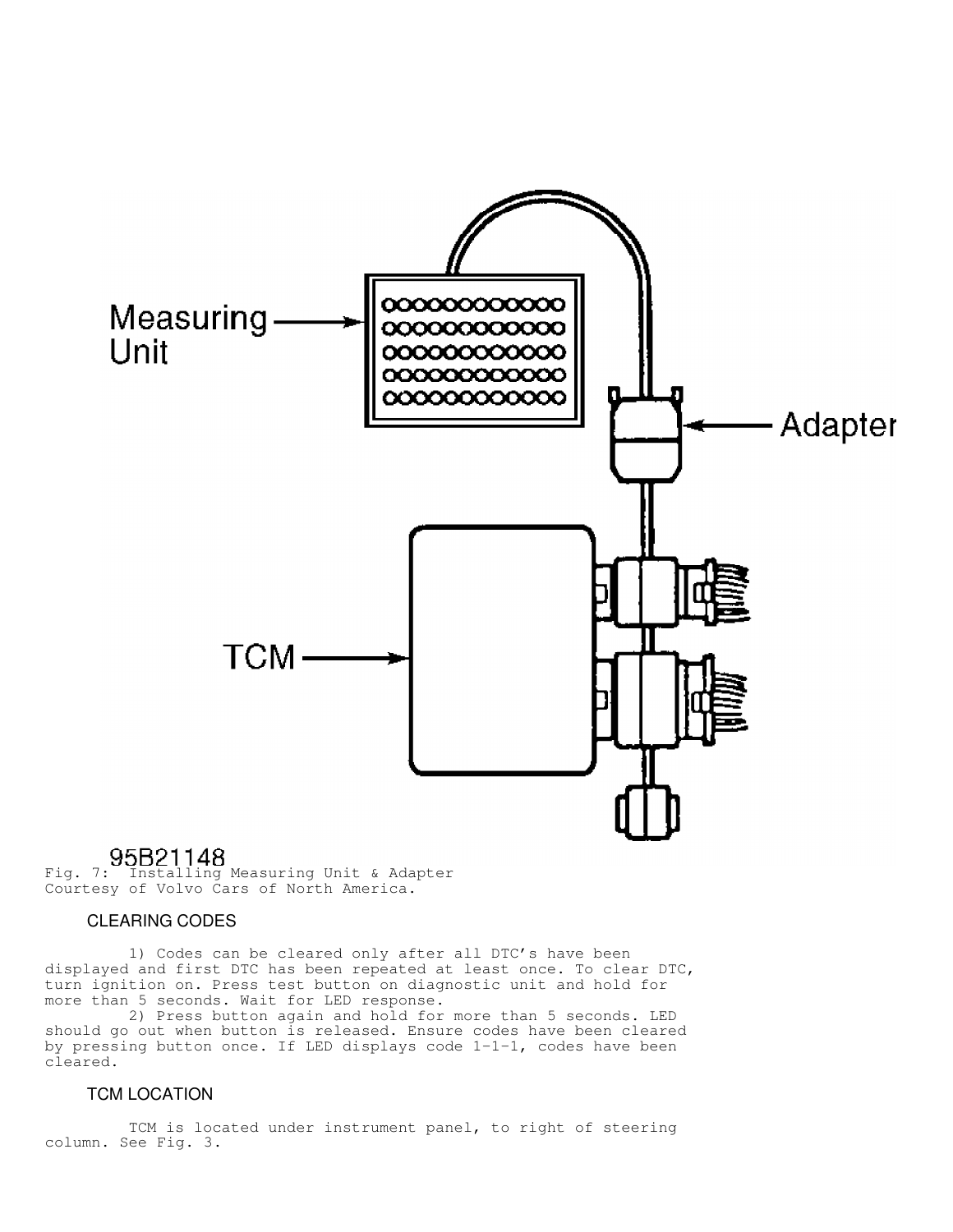# SYSTEM TEST FUNCTIONS

CAUTION: Never disconnect or connect TCM connector with ignition switch in ON position.

NOTE: Follow tool manufacturer's instructions if retrieving codes with Volvo Diagnostic Key Scan Tool.

Volvo Self-Diagnostic System

 System is capable of self-diagnostic functions through the use of diagnostic unit in engine compartment, or manufacturer's scan tool. Access to diagnostic system is provided by socket No. 1 on diagnostic unit with ignition on. See Fig. 5. System has 6 test modes. Test mode No. 1 is used to display and clear codes. Test mode No. 2 is used to verify operation of system components. Test mode No. 3 operates components in a certain order.

 Test mode No. 4 activates individual components to verify component operation when a specific code is input into diagnostic unit. Test mode No. 5 reads data values of various sensors. Values are for vehicle speed, throttle position, engine RPM and transmission oil temperature. Test mode No. 6 is used to enter data to reset adaptive values for throttle signal and shift speed adjustment function. Shift speed must be reset when transmission has been replaced.

- NOTE: Manufacturer recommends use of scan tool when test modes No. 5 and 6 are performed. Follow manufacturer's instructions when performing these modes.
- CAUTION: After displaying DTC's, ignition must be switched off BEFORE engine is started.

Test Mode No. 1 (Displaying Codes)

 1) To display DTC's, open diagnostic unit cover (located in engine compartment at left strut tower) and connect test lead to socket No. 1. Turn ignition on. Enter test mode No. 1 by pressing test button once for 1-3 seconds.

 2) Observe LED, and count number of flashes in 3 digit series comprising a DTC. Because series are displayed at 3-second intervals, codes can be easily distinguished.

 3) If a DTC is displayed, refer to DIAGNOSTIC TROUBLE CODES DEFINITION table under TROUBLE CODE DEFINITION. Depress button again, and check for additional codes. Depress button a third time if necessary. If first code repeats, no other codes are present. Test Mode No. 1 (Clearing Codes)

 1) Codes can be cleared only after all DTC's have been displayed and first DTC has been repeated at least once. To clear DTC's, turn ignition on. Press button on diagnostic unit and hold for more than 5 seconds. Wait for LED response.

 2) Press button again and hold for more than 5 seconds. LED should go out when button is released. Ensure codes have been cleared by pressing button once. If LED flashes code 1-1-1, codes have been cleared.

 Test Mode No. 2 (Verifying Operation Of System Components) 1) Sensors and switches are activated by diagnostic unit. When TCM receives a signal, a response code is displayed for each input signal. This function checks component operation, wiring and connections in each circuit. If response code is displayed, component and circuit are okay. If response code is not displayed, TCM has not received a signal. Check appropriate component or circuit and repair as necessary.

 2) This test mode is activated by briefly pressing test button on diagnostic unit 2 times, causing LED to rapidly flash. TCM will flash a code indicating receipt of a signal from components.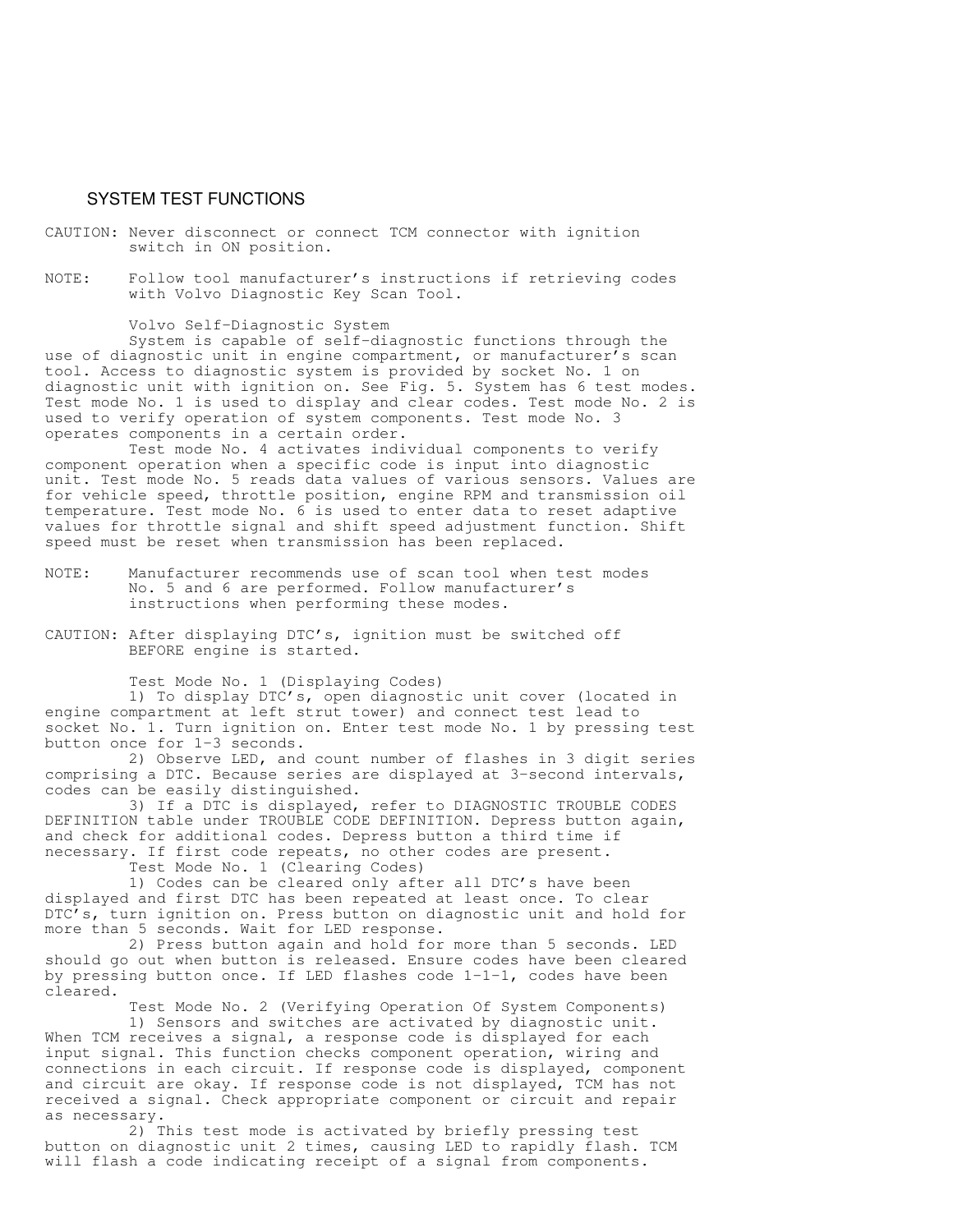3) Activate sensors or switches by operating appropriate component as described in RESPONSE CODE IDENTIFICATION table. Diagnostic unit LED should display appropriate response code.

NOTE: For optimum results, components should be activated in order given in RESPONSE CODE IDENTIFICATION table. Components may be tested individually if necessary.

RESPONSE CODE IDENTIFICATION

| Component<br>& Position                                                                                                                         | Circuit<br>Tested                                                                                                                                                                                                                   | Response<br>$(1)$ Code                                                                                                                                                                |
|-------------------------------------------------------------------------------------------------------------------------------------------------|-------------------------------------------------------------------------------------------------------------------------------------------------------------------------------------------------------------------------------------|---------------------------------------------------------------------------------------------------------------------------------------------------------------------------------------|
| Gear Position Sensor<br>$"R"$ to $"P"$<br>$"P"$ To $"R"$<br>"R" To "N"<br>"N" To "D"<br>"D" To "3"<br>Mode Selector Switch<br>"E"<br>"S"<br>"W" | Reverse<br>Neutral<br>Drive<br>3rd Gear<br>.<br>"3" To "L"  Low Gear<br>Any Position  (2) Position Sensor<br>Ecomomy Mode<br>Sport Mode<br>Winter Mode<br>Brake Pedal Depressed  Brake Switch<br>Acc. Pedal At WOT  Kickdown Switch | $2 - 4 - 2$<br>$1 - 4 - 4$<br>$2 - 4 - 1$<br>$2 - 1 - 4$<br>$2 - 2 - 4$<br>$2 - 3 - 4$<br>$2 - 4 - 3$<br>$2 - 4 - 4$<br>$3 - 1 - 4$<br>$3 - 2 - 4$<br>$3 - 3 - 4$<br>$3 - 4 - 1$<br>. |
| okay.<br>faulty.                                                                                                                                | $(1)$ - If response code is displayed, component and circuit tested are<br>$(2)$ - If response code 2-4-3 is present, gear position sensor is                                                                                       |                                                                                                                                                                                       |

 Test Mode No. 3 (Operating Components In Specified Order) 1) Output signals are checked at actuators to monitor component operation. Testing is performed in a cycle in which each component is activated 6 times with a short delay between each test. A longer delay occurs before next component is tested. The entire cycle is repeated 3 times, then test is exited automatically.

 2) Test must be performed with shift lever in "P" or "N" position, and vehicle must be stopped. Test cannot be performed while driving vehicle. Output signals can be monitored by watching or listening to appropriate component to be activated.

 3) Engine RPM will increase and decrease during tests. If any signal fails to activate a component, check electrical circuit and repair as necessary.

 4) Test mode No. 3 is activated by briefly pressing test button on diagnostic unit 3 times. LED will flash each time component is activated. Components will be activated in the following order:

- No. 1 Shift Solenoid.
- \* No. 2 Shift Solenoid.
- Torque Converter Lock-Up Solenoid.
- Line Pressure Solenoid.
- \* Warning Indicator Light In Instrument Panel Flashes.
- \* Pause While Spare Output Terminal Is Tested.
	- Drive Compensation For Idling.
	- \* Torque Limiting Signal TC2 When Engine Idling.
	- \* Torque Limiting Signal TC1 When Engine Idling.
- NOTE: Engine idle speed will change during drive compensation, TC1 and TC2 activation.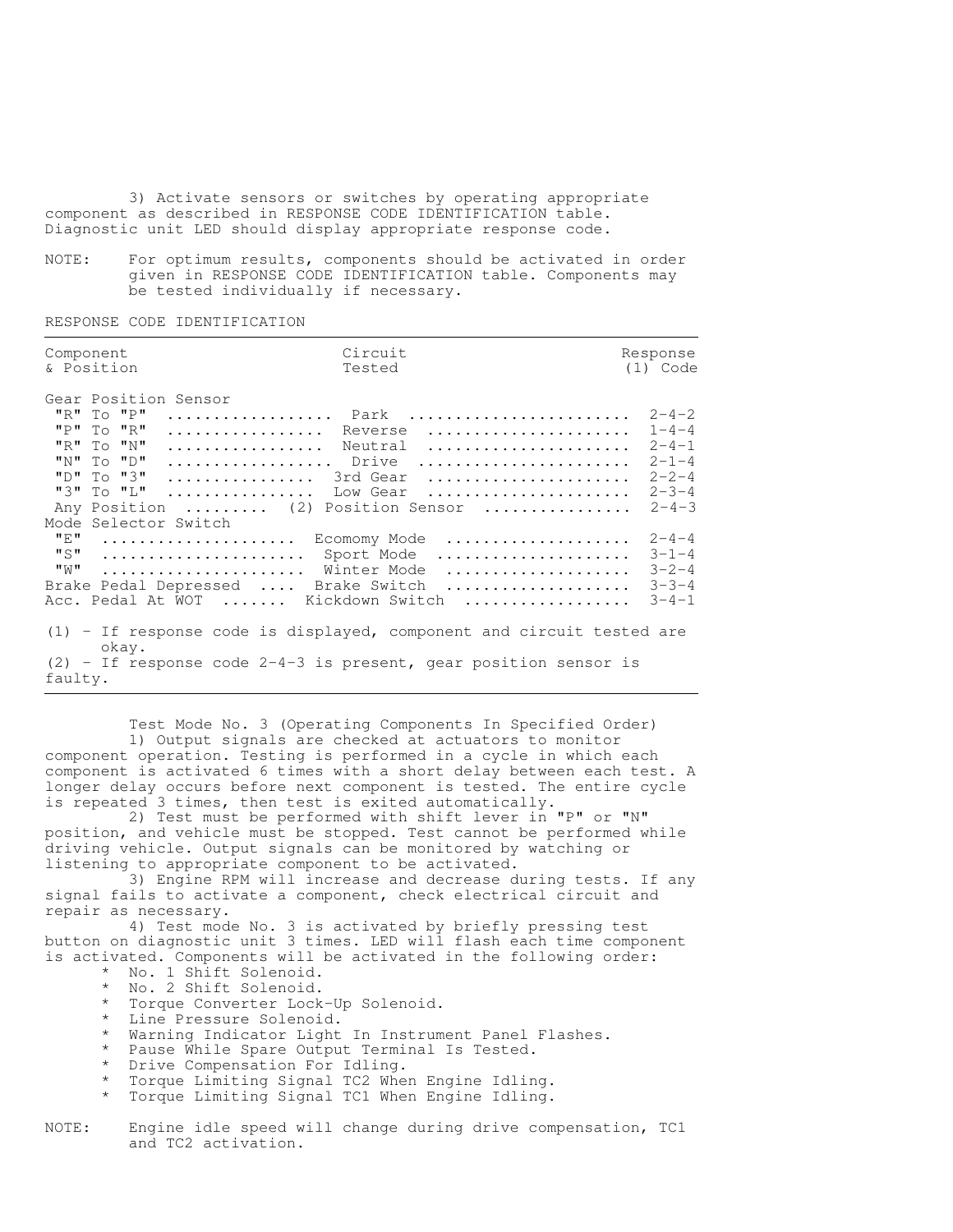Test Mode No. 4 (Activating Individual Components) 1) Test mode No. 4 activates individual components to verify operation when a specific code is input into diagnostic unit. Components are activated 6 times in sequence. Shift lever must be in "P" or "N" position and vehicle must be stopped.

 2) Rate of code transmission between TCM and diagnostic unit can be changed to 2 or 10 times the basic rate. Doubled rate can be used for reading codes from diagnostic unit LED. Highest rate is selected automatically when Volvo scan tool is used.

 3) To activate test mode No. 4, push diagnostic unit button 4 times. Enter code for chosen component. See COMPONENT ACTIVATION CODES table. One digit is entered each time diagnostic unit LED is lit. Diagnostic unit LED flashes when chosen component is activated. After testing components, system automatically exits test mode No. 4.

,我们就是一个人的,我们就是一个人的,我们就是一个人的,我们就是一个人的。""我们,我们就是一个人的。""我们,我们就是一个人的,我们就是一个人的,我们就是一个

,我们就是一个人的,我们就是一个人的,我们就是一个人的,我们就是一个人的。""我们,我们就是一个人的。""我们,我们就是一个人的,我们就是一个人的,我们就是一个

#### COMPONENT ACTIVATION CODES

Component Code No. 1 Shift Solenoid ............................. 3-4-2 No. 2 Shift Solenoid ............................. 3-4-3 Lock-Up Solenoid ................................. 3-4-4 Line Pressure Solenoid ............................. 4-1-1 Warning Indicator Light ........................... 4-1-2 Drive Compensation (1) .............................. 4-1-4 Torque Limiting TC2  $(1)$  .............................. 4-2-2 Torque Limiting TC1 (1) ........................... 4-2-3 Basic Code Transmission Rate ..................... 3-1-1 2 Times Basic Code Transmission Rate .............. 3-1-2<br>10 Times Basic Code Transmission Rate ............. 3-1-3 10 Times Basic Code Transmission Rate ............

(1) - Engine idle speed will change during activation.

#### TROUBLE CODE DEFINITION

DIAGNOSTIC TROUBLE CODE DEFINITION

| <b>DTC</b>  |   |     | Warning Light On (1) Fault/Repair    |
|-------------|---|-----|--------------------------------------|
| $1 - 1 - 1$ |   |     |                                      |
| $1 - 1 - 2$ |   |     | Yes  Short To Voltage In No.         |
|             |   |     | 1 Shift Solenoid Circuit             |
| $1 - 1 - 3$ | . |     | Yes<br>TCM Fault                     |
| $1 - 1 - 4$ | . |     | No  Mode Selector Switch             |
|             |   |     | Circuit Malfunction                  |
| $1 - 2 - 1$ |   |     | Yes  Short To Ground In No. 1        |
|             |   |     | Shift Solenoid Circuit               |
| $1 - 2 - 2$ |   |     |                                      |
|             |   |     | Solenoid Circuit                     |
| $1 - 2 - 3$ |   |     | Yes  Short To Voltage In Line        |
|             |   |     | Pressure Solenoid Circuit            |
| $1 - 2 - 4$ | . |     | No  Short To Ground In Mode          |
|             |   |     | Selector Switch Circuit              |
| $1 - 3 - 1$ |   |     | Yes  Open Or Short To Ground In Line |
|             |   |     | Pressure Solenoid Circuit            |
| $1 - 3 - 2$ | . | Yes | TCM Fault                            |
| $1 - 3 - 4$ | . | No  | Incorrect Load Signal                |
| $1 - 4 - 1$ | . | No  | Short Circuit In Oil                 |
|             |   |     | Temperature Sensor Circuit           |
| $1 - 4 - 2$ |   |     | No  Open In Oil Temperature          |
|             |   |     | Sensor Circuit                       |
| $1 - 4 - 3$ |   |     | No  Short To Ground In Kickdown      |
|             |   |     | Switch Circuit                       |
| $2 - 1 - 1$ |   |     |                                      |
|             |   |     |                                      |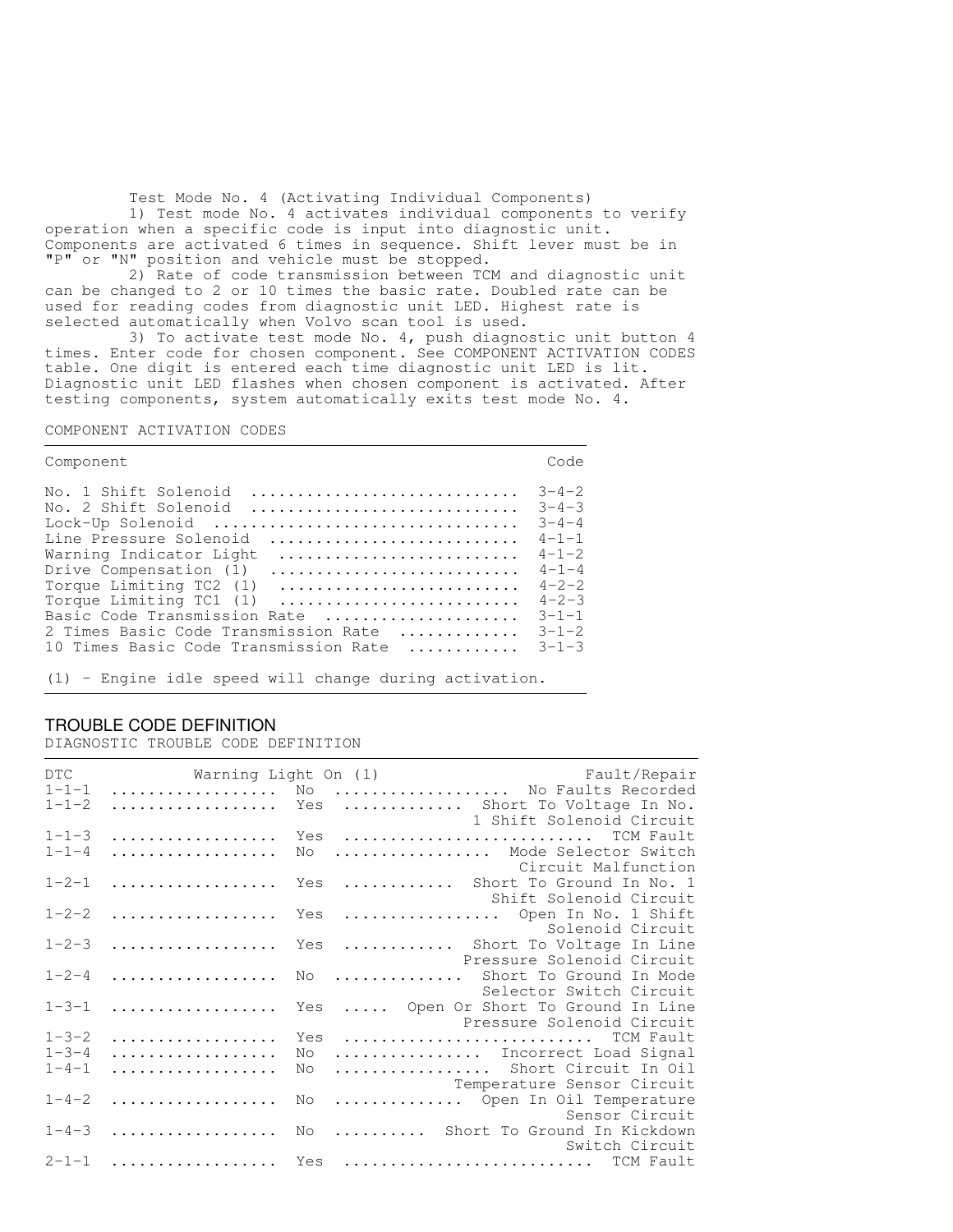| $2 - 1 - 2$<br>Yes<br>.<br>Short To Voltage In No.<br>2 Shift Solenoid Circuit                                                  |                                    |
|---------------------------------------------------------------------------------------------------------------------------------|------------------------------------|
| .<br>$2 - 1 - 3$<br>Yes<br>Throttle Position Sensor                                                                             |                                    |
| .<br>.<br>$2 - 2 - 1$<br>Short To Ground In No.<br>Yes                                                                          | Signal Too High                    |
| 2 Shift Solenoid Circuit<br>Yes<br>$2 - 2 - 2$<br>Open In No. 2 Shift                                                           |                                    |
| $2 - 2 - 3$<br>.<br>Throttle Position Sensor<br>Yes                                                                             | Solenoid Circuit<br>Signal Too Low |
| Erratic Throttle Position<br>.<br>$2 - 3 - 1$<br>Yes                                                                            | Sensor Signal                      |
| $2 - 3 - 2$<br>.<br>Yes  Speedometer Signal Missing<br>$2 - 3 - 3$<br>Yes  Speedometer Signal Incorrect<br>.                    |                                    |
| $2 - 3 - 5$<br>(2) Yes  High Oil Temperature<br>$2 - 4 - 5$<br>Yes  Open Or Short In Torque<br>.                                |                                    |
|                                                                                                                                 | Limiting Circuit                   |
| $3 - 1 - 1$<br>.<br>Transmission RPM Signal Missing<br>Yes<br>.<br>$3 - 1 - 2$<br>Transmission RPM Signal Incorrect<br>Yes<br>. |                                    |
| $3 - 1 - 3$<br>Gear Position Sensor<br>.<br>Yes                                                                                 | Signal Incorrect                   |
| $3-2-2$ (3)<br>Gear Ratio Information Incorrect<br>Yes<br>$3-2-3$ (3)<br>Yes  Lock-Up Slips Or Is Not Engaged                   |                                    |
| $3 - 3 - 1$<br>Short To Voltage In Lock-Up<br>.<br>No                                                                           | Solenoid Circuit                   |
| $3 - 3 - 2$<br>.<br>No  Open In Lock-Up Solenoid Circuit<br>$3 - 3 - 3$<br>Short To Ground In Lock-Up<br>.<br>No                | Solenoid Circuit                   |
|                                                                                                                                 |                                    |

(1) - Warning light is located in instrument panel. When a fault occurs, DTC is recorded and warning light comes on. If fault is intermittent, warning light will go out, but DTC will remain.

(2) - Only for as long at oil temperature remains high.

(3) - If DTC is present, mechanical malfunction has occurred. Manufacturer recommends replacing transmission assembly.

## **CIRCUIT & COMPONENT TESTING**

## BRAKE SWITCH

 1) Ensure ignition is off. Remove sound insulator to gain access to brake switch, located at top of brake lever. Connect a voltmeter between brake switch terminal No. 1 (Green/Yellow wire) and a good known ground. Battery voltage should be present. If battery voltage is not present, check for open circuit between terminal No. 1 and brake switch fuse.

 2) Disconnect brake switch connector. Connect an ohmmeter between brake switch terminals No. 1 (Green/Yellow wire) and 2 (Yellow /Brown wire). With brake pedal released, resistance should be infinite. With brake pedal depressed, resistance should be zero ohms. If resistance is not as specified, replace brake switch.

#### KICKDOWN SWITCH

 Ensure ignition switch is off. Disconnect kickdown switch connector, located left of brake booster assembly. Using a DVOM, measure resistance between switch terminals when accelerator pedal is in WOT position. Resistance should be zero ohms. While slowly releasing accelerator pedal continue to measure resistance. Resistance should be infinite in all other pedal positions. If kickdown switch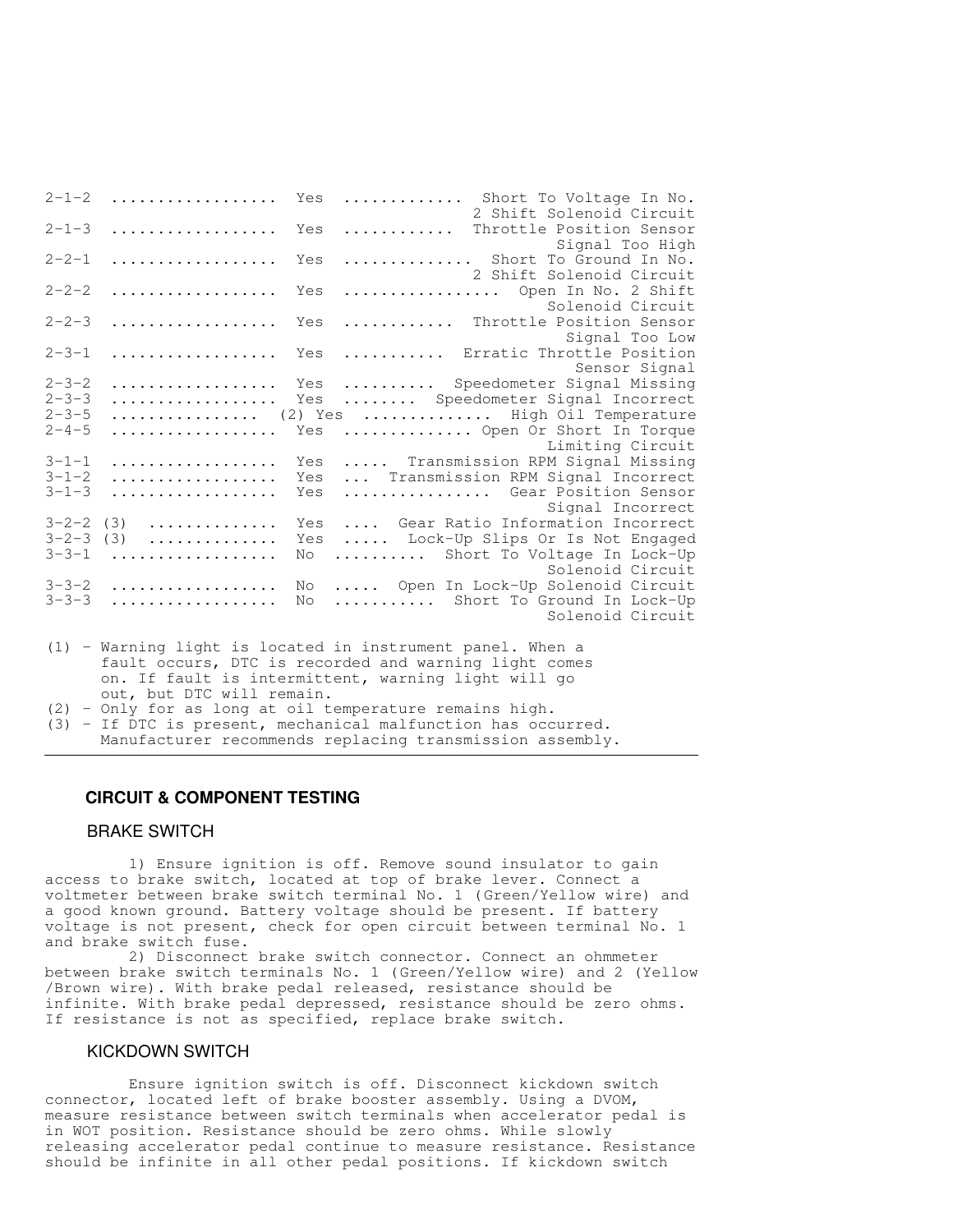does not test as described, replace switch.

#### MODE SELECTOR SWITCH

 1) Perform test mode No. 2. See SYSTEM TEST FUNCTIONS. If response codes are correct, intermittent condition exists in wiring circuit. Visually inspect wiring. Ensure connectors fit tightly and are not corroded. If wiring is okay, go to next step.

 2) Ensure ignition switch is off. Connect measuring unit to TCM. See Fig. 7. Turn ignition switch on. Using a DVOM, measure voltage between measuring unit terminals No. 12 and 39. With mode selector switch in "E" position, battery voltage should exist. With switch in any other position, voltage should exist.

 3) Measure voltage between measuring unit terminals No. 12 and 41. With mode selector switch in "E" or "S" position, battery voltage should exist. With switch in any other position, voltage should not exist. If voltage is as specified, and each mode selector switch light illuminates in each position, wiring and switch are okay. If voltage is as specified, but vehicle does not function in all modes, replace TCM.

 4) If voltage is not as specified, check appropriate circuit and repair as necessary. If mode selector switch lights illuminate but fault remains, check for open circuit and repair as necessary. If only one switch light illuminates, replace switch.

NOTE: DTC 1-2-4 will set if "W" button on mode selector switch is applied for more than 30 seconds.

#### OIL TEMPERATURE SENSOR

 1) Ensure ignition switch is off. Connect measuring unit to TCM. See Fig. 7. Using a DVOM, measure resistance between measuring unit terminals No. 6 and 7. If resistance is as specified in OIL TEMPERATURE SENSOR RESISTANCE table, sensor and wiring are okay. If resistance is not as specified, go to next step.

 2) Disconnect transmission 4-pin connector. See Fig. 2. Connect DVOM leads to 4-pin connector terminals No. 3 and 4. See Fig. 8. Measure resistance between connector terminals (oil temperature sensor terminals) as transmission fluid temperature gradually increases. See OIL TEMPERATURE SENSOR RESISTANCE table. If resistance is not as specified, replace oil temperature sensor.

#### OIL TEMPERATURE SENSOR RESISTANCE

| Temperature                                                                                                                   | Resistance                            |
|-------------------------------------------------------------------------------------------------------------------------------|---------------------------------------|
| $^{\circ}$ F ( $^{\circ}$ C)                                                                                                  | (Ohms)                                |
| 32(0)<br>. <b>.</b><br>68 (20)<br>. <b>.</b><br>104 (40)<br>.<br>176 (80)<br>.<br>212 (100)<br>.<br>302 (150)<br>. <b>.</b> . | 2000<br>900<br>400<br>125<br>75<br>27 |

#### TRANSMISSION SPEED (RPM) SENSOR

 1) Ensure ignition switch is off. Connect measuring unit to TCM. See Fig. 7. Using a DVOM, measure resistance between measuring unit terminals No. 16 and 17. Resistance should be 400-800 ohms. If resistance is as specified, sensor and wiring are okay. If resistance is not as specified, go to next step.

2) Measure resistance between transmission 4-pin connector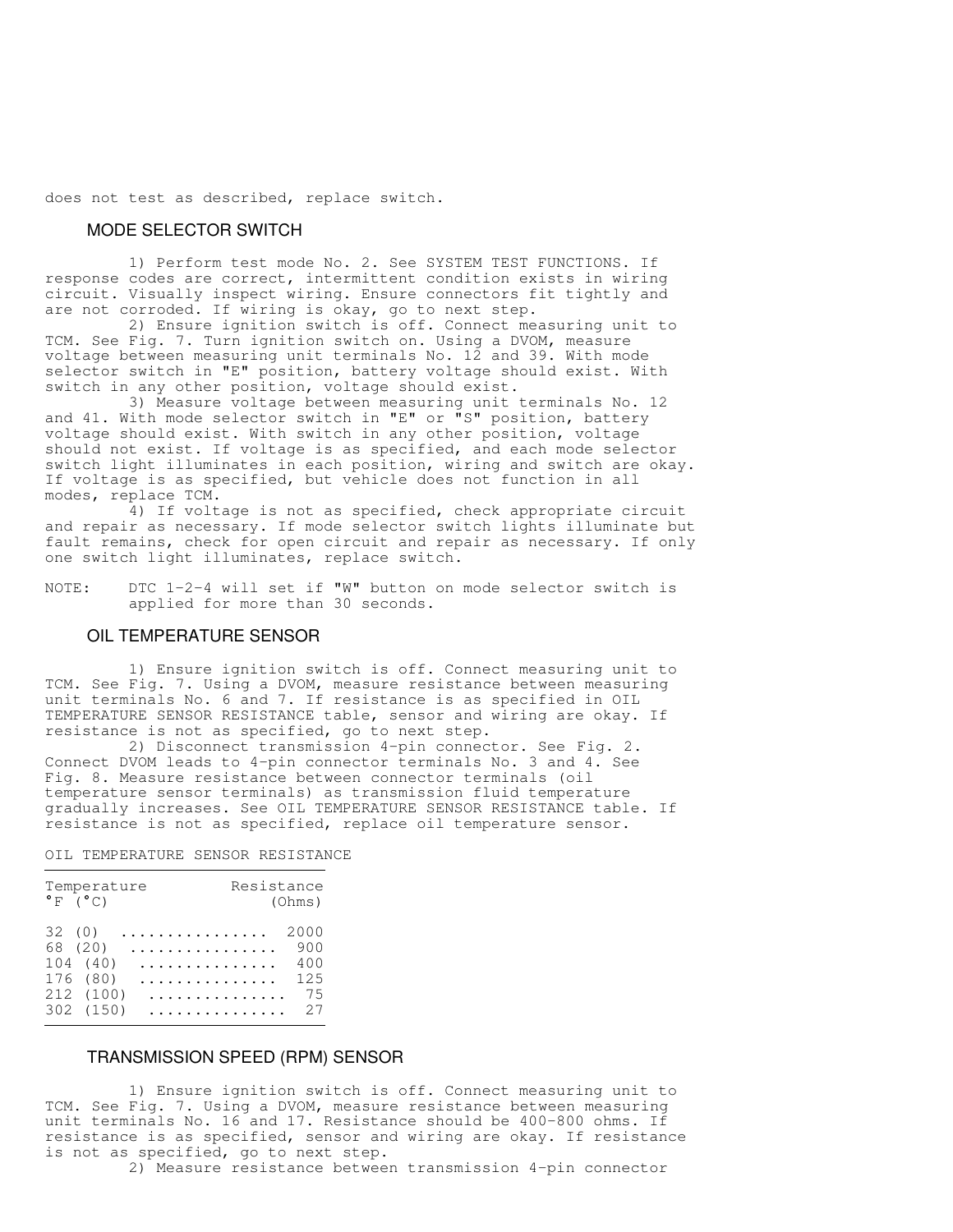terminals No. 1 and 2. See Fig. 8. Resistance should be 400-800 ohms. If resistance is as specified, sensor is okay. If resistance is not as specified, replace sensor.



Fig. 8: Identifying Oil & Transmission Speed (RPM) Sensor Connector Terminals Courtesy of Volvo Cars of North America.

# THROTTLE POSITION SENSOR (TPS)

 1) Ensure ignition switch is off. Connect measuring unit to TCM. See Fig. 7. Turn ignition switch on. Using a DVOM, measure voltage between measuring unit terminals No. 12 and 31. Voltage should be .2 volt with throttle closed and up to 4.8 volts with Wide Open Throttle (WOT). If voltage is as specified, sensor is okay. If voltage is not as specified, replace sensor.

 2) Using a DVOM, measure voltage between measuring unit terminal No. 12 and a good known ground. Voltage should be less than . 7 volt. If voltage is as specified, TCM is properly grounded. If voltage is not as specified, check for poor ground connection.

### TORQUE LIMITING SIGNAL VOLTAGE

1) Ensure ignition is off. Connect measuring unit to TCM. See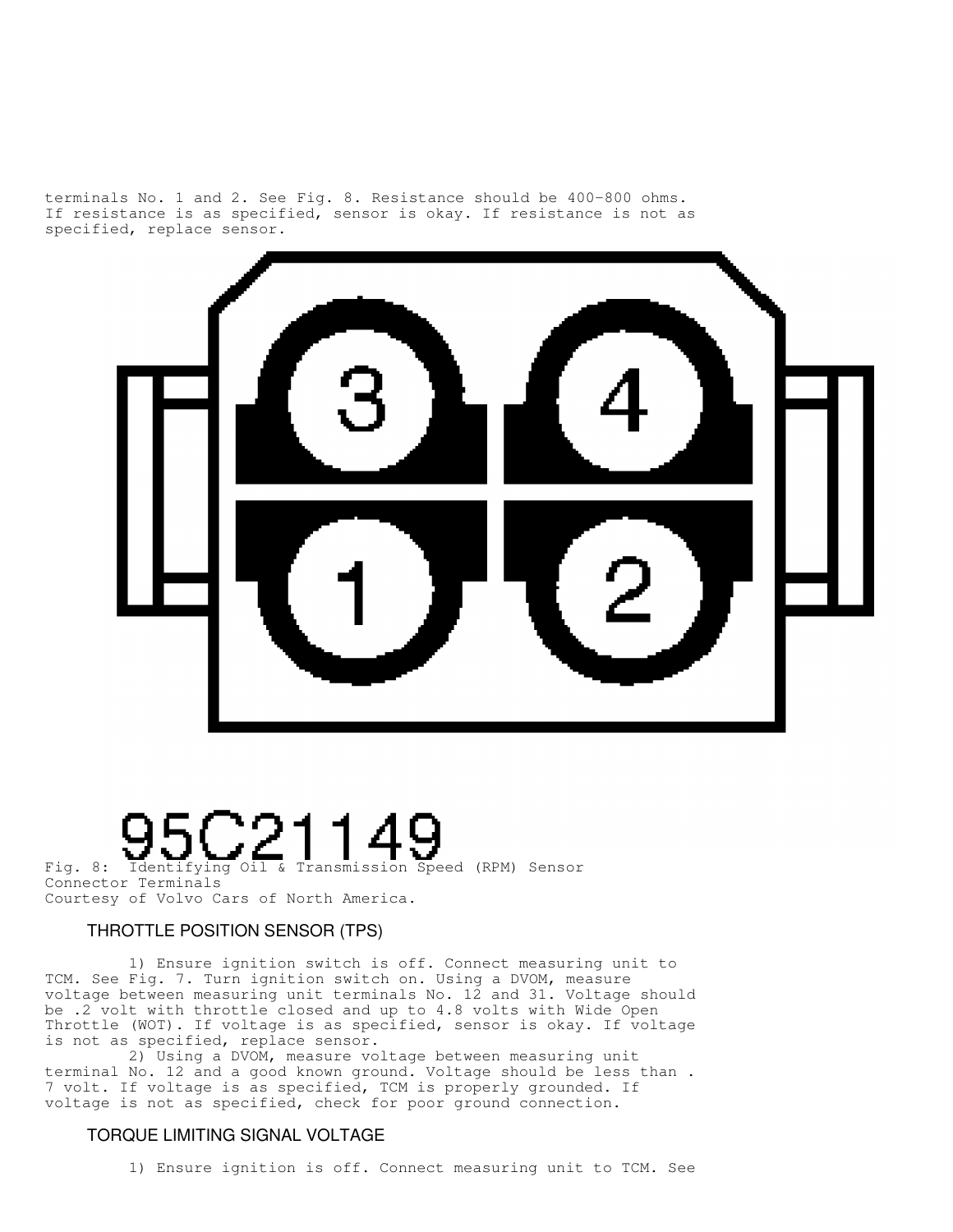Fig. 7. Turn ignition on. Check torque limiting signals using test mode No. 4. Using a DVOM, measure voltage at measuring unit terminals No. 12 and 35. Voltage should vary between zero and 5 volts.

 2) If voltage is not as specified, fault is in wiring to TCM or TCM. Check appropriate circuits and repair as necessary. If voltage is correct, but fault is still present, replace TCM.

## VALVE BODY SOLENOIDS

 1) Remove transmission oil pan. Disconnect solenoid wire connector(s). For solenoid wire color identification, see SOLENOID WIRE COLOR IDENTIFICATION table. Using a DVOM, measure resistance between appropriate solenoid terminal and ground. Resistance should be 10-15 ohms for No. 1, No. 2 and torque converter lock-up solenoids. If resistance is not as specified, replace solenoid.

 2) Using DVOM, measure resistance between line pressure solenoid terminals. Resistance should be 2-6 ohms. If resistance is not as specified, replace solenoid.

SOLENOID WIRE COLOR IDENTIFICATION

| Solenoid                                                                                                                                                                                                                                                                                                                                                                                 | Wire Color |
|------------------------------------------------------------------------------------------------------------------------------------------------------------------------------------------------------------------------------------------------------------------------------------------------------------------------------------------------------------------------------------------|------------|
| No. $2$ conserves and $\alpha$ are all $\alpha$ and $\alpha$ are $\alpha$ and $\alpha$ and $\alpha$ are $\alpha$ and $\alpha$ and $\alpha$ are $\alpha$ and $\alpha$ are $\alpha$ and $\alpha$ are $\alpha$ and $\alpha$ are $\alpha$ and $\alpha$ are $\alpha$ are $\alpha$ and $\alpha$ are $\alpha$ are $\alpha$ a<br>Line Pressure  Pink & Brown<br>Torque Converter Lock-Up  Yellow |            |

## GEAR POSITION SENSOR CIRCUITS

 Using a DVOM, check continuity between appropriate gear position sensor 8-pin connector terminal and TCM 30-pin connector terminal. See Figs. 9 and 11. Continuity should exist for each circuit. If continuity does not exist, repair circuit(s) as necessary. For gear position sensor connector terminal locations, See Fig. 9. For gear position sensor connector terminal identification, see SENSOR-TO-TCM CONNECTOR TERMINAL IDENTIFICATION table.

SENSOR-TO-TCM CONNECTOR TERMINAL IDENTIFICATION

| Gear Position Sensor<br>Terminal No.<br>Terminal No. $(1)$ $(2)$                                          | TCM |
|-----------------------------------------------------------------------------------------------------------|-----|
|                                                                                                           |     |
| $(1)$ - For terminal locations, See Figs. 9 and 11.<br>(2) - Terminals No. 1-4 do not send signal to TCM. |     |



Fig. 9: Identifying Gear Position Sensor Connector Terminals Courtesy of Volvo Cars of North America.

VALVE BODY SOLENOID CIRCUITS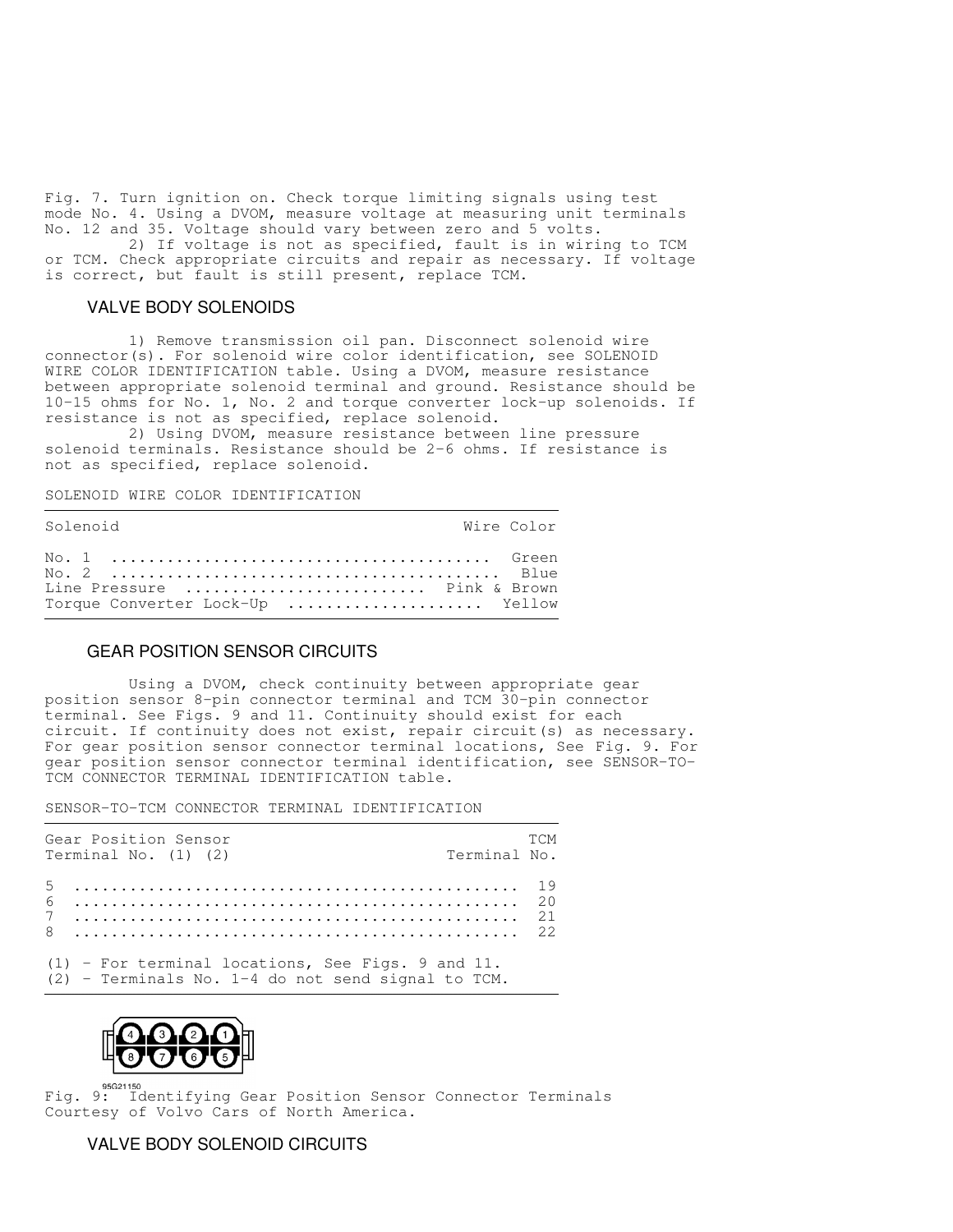Using a DVOM, measure resistance between appropriate solenoid wire connector and appropriate terminal at transmission 8-pin connector. See Fig. 2. Resistance should be zero ohms for each solenoid wire. For transmission connector terminal locations, See Fig. 10. For transmission connector terminal identification, see TRANSMISSION CONNECTOR TERMINAL IDENTIFICATION table. If resistance is not as specified, repair appropriate circuit as necessary.

TRANSMISSION CONNECTOR TERMINAL IDENTIFICATION

| Terminal No. $(1)$ $(2)$                                                                                   | Component |
|------------------------------------------------------------------------------------------------------------|-----------|
| 1  No. 1 Shift Solenoid<br>2  No. 2 Shift Solenoid<br>3  Lock-Up Solenoid<br>4 & 5  Line Pressure Solenoid |           |
| $(1)$ - For terminal locations, See Fig. 10.<br>(2) - Terminals No. 6-8 are blank.                         |           |



Fig. 10: Identifying Solenoid Connector Terminals Courtesy of Volvo Cars of North America.

# TCM WIRING CIRCUITS

 If component and/or circuit fault is diagnosed, check appropriate circuit between component and TCM connector terminal(s) and repair as necessary. If component and circuits are okay, replace TCM. For TCM connector terminal locations, See Fig. 11. For TCM connector terminal identification, see TCM CONNECTOR TERMINAL IDENTIFICATION table.

TCM CONNECTOR TERMINAL IDENTIFICATION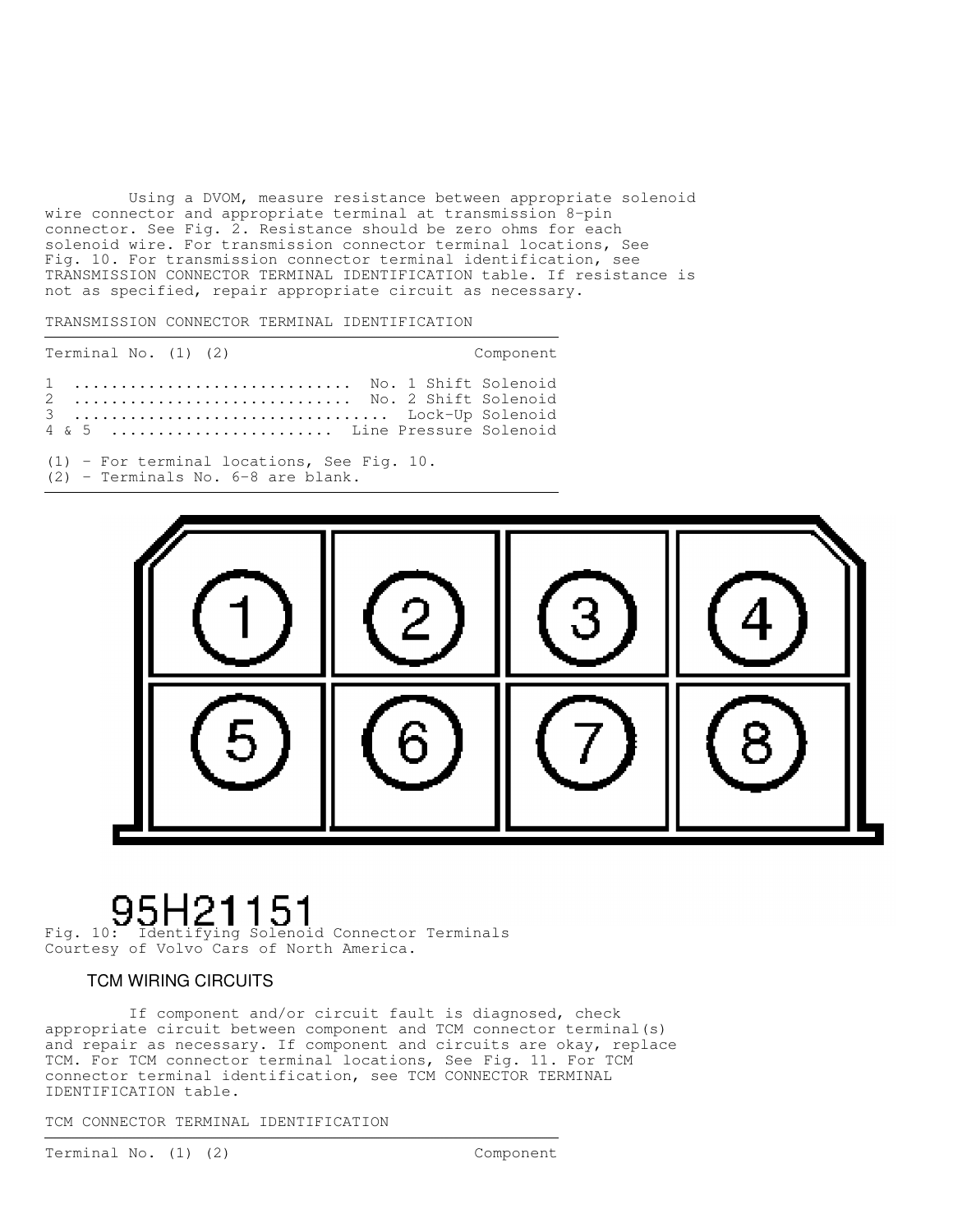Connector "A" 3 .......................... Line Pressure Solenoid 4 ...................... Line Pressure Solenoid Ground<br>6 ............................ Oil Temperature Sensor

| 6   | Oil Temperature Sensor              |  |
|-----|-------------------------------------|--|
|     | Oil Temperature Sensor Ground       |  |
| 8   | No. 1 Shift Solenoid                |  |
| 9   | No. 2 Shift Solenoid                |  |
| 11  | Power Ground                        |  |
| 12  | Signal Ground                       |  |
| 14  | Battery Voltage Via Ignition Switch |  |
| 16  | Speed Sensor                        |  |
| 17  | Speed Sensor Ground                 |  |
| 19  | Gear Position Sensor                |  |
| 2.0 | Gear Position Sensor                |  |
| 21  | Gear Position Sensor                |  |
| 22  | Gear Position Sensor                |  |
| 2.5 | Kickdown Switch                     |  |
| 26  | Lock-Up Solenoid                    |  |
| 30  | Battery Power                       |  |
|     |                                     |  |

Connector "B"

|     | Throttle Valve          |
|-----|-------------------------|
| 2   | Warning Indicator Light |
| 4   | Diagnostic Output       |
| .5  | TCM Response Signal     |
| 6   | Torque Limiting TC2     |
|     | Torque Limiting TC1     |
| 8   | Speedometer             |
| 9   | Mode Selector Switch    |
| 10  | Brake Lights            |
| 11  | Mode Selector Switch    |
| 1.5 | Gear Position Sensor    |
| 16  | Engine Load             |
|     |                         |

,我们就会不会不会。""我们,我们就会不会不会,我们就会不会不会,我们就会不会不会。""我们,我们就会不会不会。""我们,我们就会不会不会,我们就会不会不会。""

(1) - For terminal locations, See Fig. 11.

(2) - Terminals not listed are blank.



Fig. 11: Identifying TCM Connector Terminals Courtesy of Volvo Cars of North America.

# **WIRING DIAGRAM**